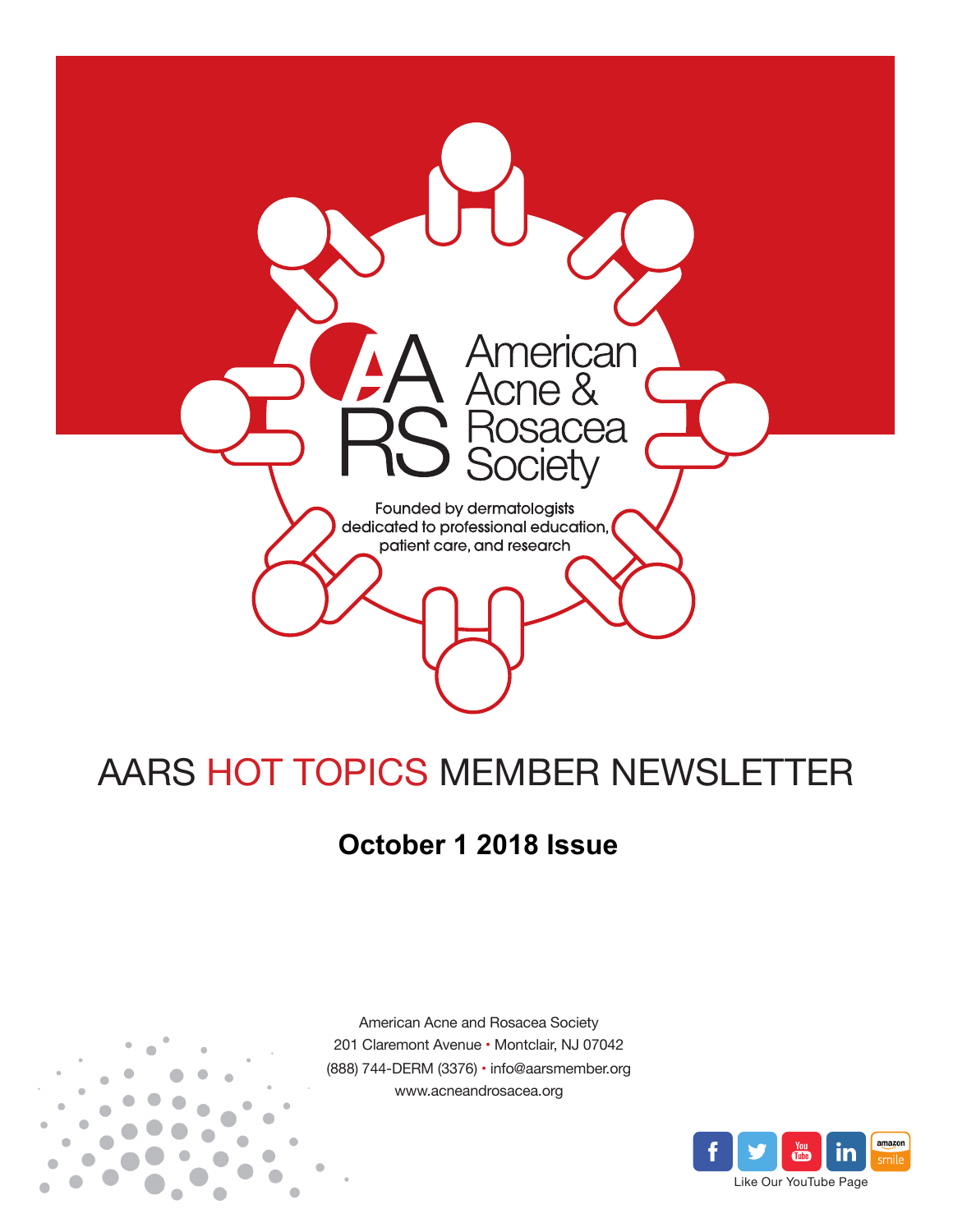

American Acne & Rosacea Society Member Newsletter | www.acneandrosacea.org

## **TABLE OF CONTENTS**

#### **Industry News**

|  |  | Almirall finalizes acquisition of Allergan US medical dermatology portfolio 2 |
|--|--|-------------------------------------------------------------------------------|
|  |  |                                                                               |

#### **New Medical Research**

| Comparison of novel dual mode vs conventional single pass of a 1450-nm diode4    |  |
|----------------------------------------------------------------------------------|--|
|                                                                                  |  |
| Once-daily oral sarecycline 1.5 mg/kg/day is effective for moderate to severe  5 |  |
| Artificial intelligence for the objective evaluation of acne investigator 6      |  |
|                                                                                  |  |
|                                                                                  |  |
|                                                                                  |  |

#### **Clinical Reviews**

| Incidence and prevalence of rosacea: a systematic review and meta-analysis 9     |  |
|----------------------------------------------------------------------------------|--|
|                                                                                  |  |
| Elucidating the role of Demodex folliculorum in the pathogenesis of rosacea:  10 |  |
|                                                                                  |  |
|                                                                                  |  |

#### **Patient Communication / Counseling**



*We encourage you to invite your colleagues and patients to get active in the American Acne & Rosacea Society! Visit www.acneandrosacea.org to become member and donate now on www.acneandrosacea.org/ donate to continue to see a change in acne and rosacea.*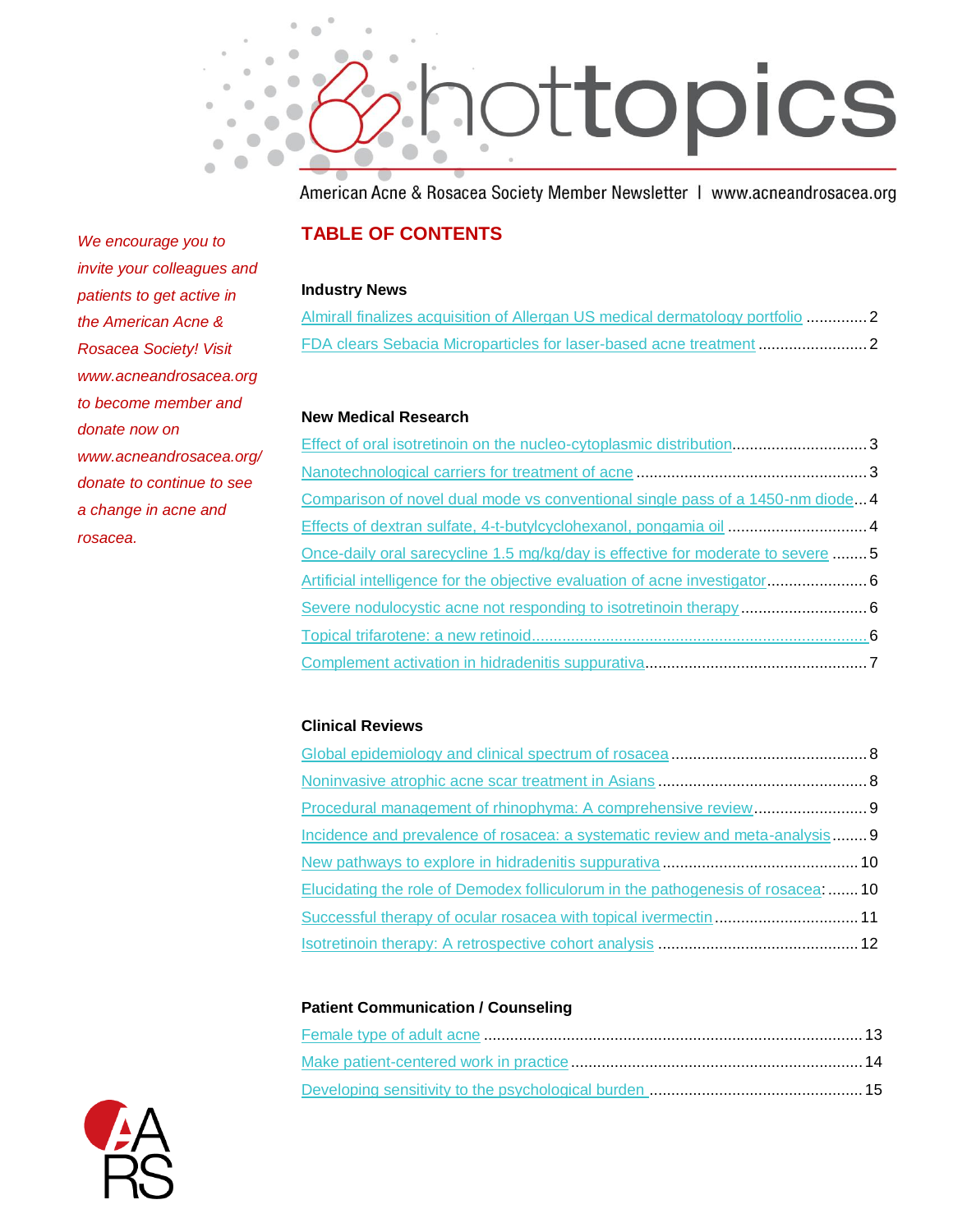## **Industry News**

<span id="page-2-0"></span>**Almirall finalizes acquisition of Allergan US medical dermatology portfolio.** DermWire, Practical Dermatology. Friday, September 21, 2018. [http://practicaldermatology.com/dermwire/2018/09/21/almirall-finalizes-acquisition-of](http://practicaldermatology.com/dermwire/2018/09/21/almirall-finalizes-acquisition-of-allergan-us-medical-dermatology-portfolio)[allergan-us-medical-dermatology-portfolio](http://practicaldermatology.com/dermwire/2018/09/21/almirall-finalizes-acquisition-of-allergan-us-medical-dermatology-portfolio)

Almirall, S.A. finalized its acquisition of products from Allergan's Medical Dermatology unit in the US: Aczone (dapsone), Tazorac (tazarotene), Azelex (azelaic acid), and Cordran Tape (flurandrenolide). In addition, sarecycline, a New Chemical Entity (NCE) currently under FDA review for approval in the treatment of acne is part of the transaction. These portfolio additions further enhance Almirall's presence in the U.S. dermatology space through their subsidiary Aqua Pharmaceuticals, a respected manufacturer of established therapies for a range of medical dermatology indications including acne, eczema, dermatitis, actinic keratoses and bacterial infections. "With this acquisition, Almirall is cementing its commitment to be a leader in medical dermatology, providing proven brands and innovative new therapies across a broad array of indications as a partner to our customers and patients," said Ron Menezes, President and General Manager, Aqua Pharmaceuticals. "The mature products complement our existing portfolio while sarecycline could soon become one of the promising new oral therapies, which exemplifies our renewed focus on innovation." Should regulatory approvals be granted, Aqua will launch and market the approved product, which has been studied in patients with acne. Aqua Pharmaceutical's focus is on offering patients a variety of treatment options for their skin health. To that end they are exploring new areas in dermatology, including new molecules for the treatment of actinic keratosis. The transaction closed for a cash consideration of \$550MM. This agreement also contemplates a possible earn-out, up to \$100 MM and payable in Q1/2022, depending on business performance.

<span id="page-2-1"></span>**FDA clears Sebacia Microparticles for laser-based acne treatment**. DermWire, Practical Dermatology. Tuesday, September 18, 2018. [http://practicaldermatology.com/dermwire/2018/09/18/fda-clears-sebacia-microparticles-for](http://practicaldermatology.com/dermwire/2018/09/18/fda-clears-sebacia-microparticles-for-laser-based-acne-treatment/?c=&t)[laser-based-acne-treatment/?c=&t=](http://practicaldermatology.com/dermwire/2018/09/18/fda-clears-sebacia-microparticles-for-laser-based-acne-treatment/?c=&t)

Sebacia Microparticles are now FDA-cleared for use in the treatment of acne. The clearance comes on the heels of a pivotal study demonstrating the clinical safety and efficacy of the micoparticles. Sebacia, Inc. had submitted its 510(k) submission to the FDA in June 2018. Sebacia Microparticles selectively target the sebaceous glands and are indicated for use as an accessory to 1064nm lasers to facilitate photothermal heating of sebaceous glands for the treatment of mild to moderate inflammatory acne vulgaris. In the EU, Sebacia Microparticles is CE marked and sold in select markets. Results from a US pivotal, randomized, controlled, blinded trial evaluating 168 patients with mild to moderate acne using either Sebacia Microparticles with laser or laser alone show that Sebacia Microparticles treatment demonstrated a 53% median reduction in inflammatory lesion count (ILC), compared to 45% median reduction achieved by the laser treatment alone. The study achieved its primary endpoint of demonstrating noninferiority at 12 weeks. It also achieved several secondary endpoints including 30.1% of patients treated with Sebacia Microparticles achieving a clear or almost clear IGA score (Investigator's Global Assessment of acne severity)—a significant accomplishment for an FDA-cleared acne product, the company says. All reported adverse events, regardless of study treatment, were of mild to moderate intensity. There were no severe adverse events nor were there any serious and/or unanticipated adverse events related to study treatment. Jill S. Waibel, MD, board-certified dermatologist practicing at Miami Dermatology and Laser Institute and a Sebacia clinical trial investigator, says, "The clinical results demonstrated by the US pivotal study were exceptional in showing Sebacia Microparticles' ability to provide a clinically meaningful reduction in acne requiring fewer treatments compared to laser alone. We have not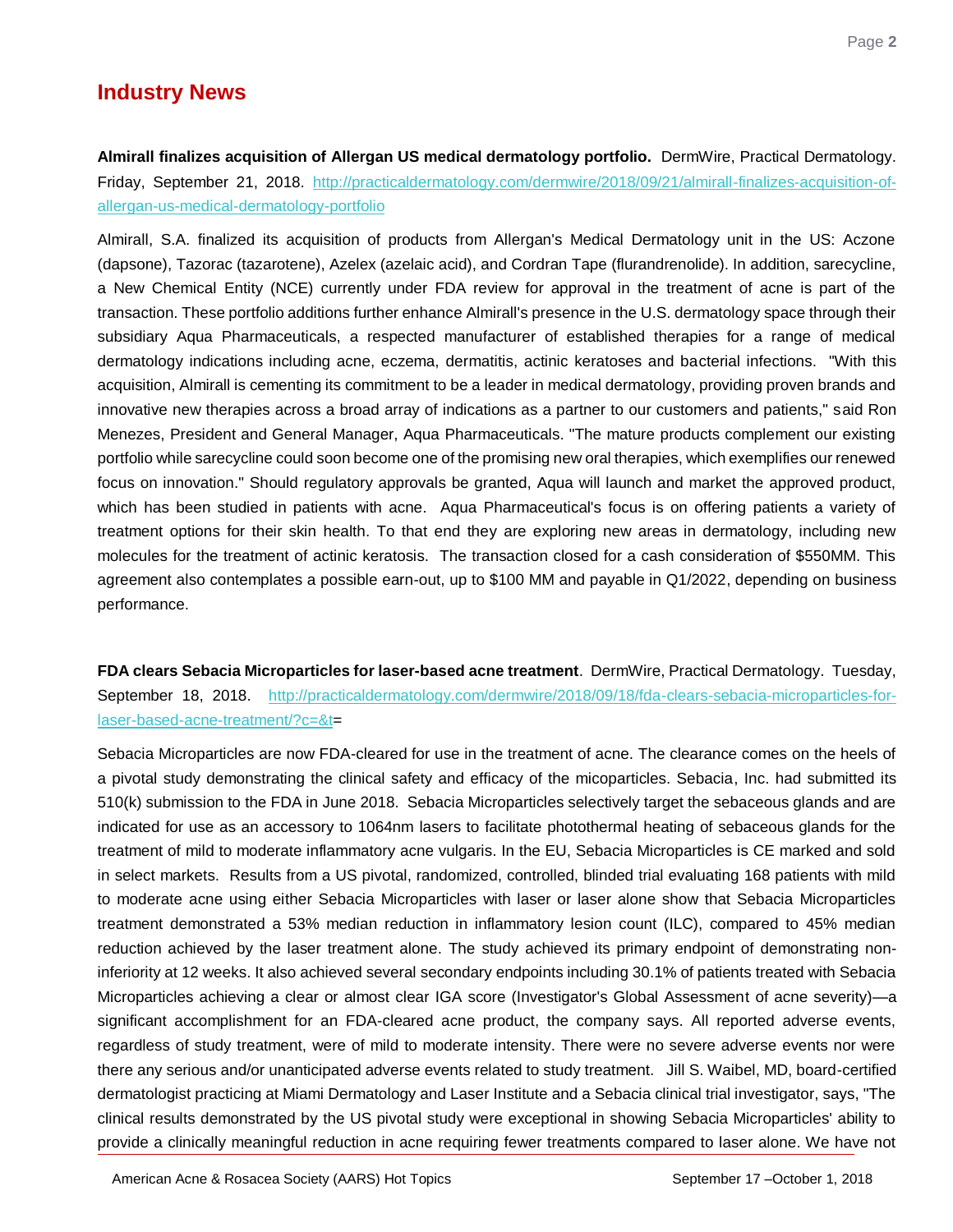seen any truly innovative acne therapies developed for more than two decades and with this clearance, Sebacia Microparticles offers a new option for the millions of mild to moderate acne sufferers. Dermatologists are seeking new options for first-line therapies to offset the concerns of antibiotic resistance in this patient population. I expect Sebacia Microparticles to further enhance patient and physician optionality while seamlessly integrating into the AADrecommended polytherapeutic approach to managing acne." "This FDA clearance further validates Sebacia Microparticles as an effective option for many who struggle with self-esteem and quality of life limitations caused by acne. By facilitating a more convenient use of laser systems, dermatologists now have another option when weighing trade-offs such as efficacy, side effects, antibiotic resistance and patient compliance in determining the optimum treatment protocol for their patient. With FDA clearance, Sebacia Microparticles is now commercially cleared in both the U.S. and the EU – the two largest dermatology markets in the world. We look forward to providing updates on our commercialization strategy in the coming months," says Anthony Lando, Chief Executive Officer. R. Rox Anderson, MD, Professor of dermatology at Harvard Medical School, Director of the Wellman Center for Photomedicine at Massachusetts General Hospital, and a member of Sebacia's Medical Advisory Board, comments, "Acne is a complicated skin disease that depends on having active sebaceous glands. Applying light-absorbing gold particles that are able to reach these glands, allows them to be selectively targeted with pulses of light."

## **New Medical News**

<span id="page-3-0"></span>**Effect of oral isotretinoin on the nucleo-cytoplasmic distribution of FoxO1 and FoxO3 proteins in sebaceous glands of patients with acne vulgaris.** Agamia NF, Hussein OM, Abdelmaksoud RE, et al. Exp Dermatol. 2018 Sep 21. doi: 10.1111/exd.13787. [Epub ahead of print] <https://www.ncbi.nlm.nih.gov/pubmed/30240097>

Oral isotretinoin is the most effective anti-acne drug with the strongest sebum-suppressive effect caused by sebocyte apoptosis. It has been hypothesized that upregulation of nuclear FoxO transcription factors and p53 mediate isotretinoin-induced sebocyte apoptosis in vivo. It is the aim of our study to analyse the distribution of the pro-apoptotic transcription factors FoxO1 and FoxO3 in the nuclear and cytoplasmic compartments of human sebocytes in vivo before and during isotretinoin treatment of acne patients. Immunohistochemical analysis of skin biopsies with antibodies distinguishing phosphorylated and non-phosphorylated human FoxO1 and FoxO3 proteins was performed before isotretinoin treatment, six weeks after initiation of isotretinoin therapy, and in acne-free control patients not treated with isotretinoin. Our in vivo study demonstrates a significant increase in the nucleo-cytoplasmic ratio of nonphosphorylated FoxO1 and FoxO3 during isotretinoin treatment of acne patients. Translational and presented experimental evidence indicates that upregulation of nuclear FoxO1 and FoxO3 proteins is involved in isotretinoininduced pro-apoptotic signalling in sebocytes confirming the scientific hypothesis of isotretinoin-mediated upregulation of FoxO expression.

<span id="page-3-1"></span>**Nanotechnological carriers for treatment of acne.** Verma S, Utreja P, Kumar L. Recent Pat Antiinfect Drug Discov. 2018 Sep 18. doi: 10.2174/1574891X13666180918114349. [Epub ahead of print] <https://www.ncbi.nlm.nih.gov/pubmed/30227825>

Background: Acne is a multifactorial skin disease associated with pilosebaceous unit and caused by bacteria Propionibacterium acnes and Acne vulgaris. Near about 95% people throughout the world suffer from acne at some point in their life span. This disease is more prominent in adults compared to neonates and prepubescent children. Conventionally it is treated with either creams or gels having large number of side effects on patients. Methods: We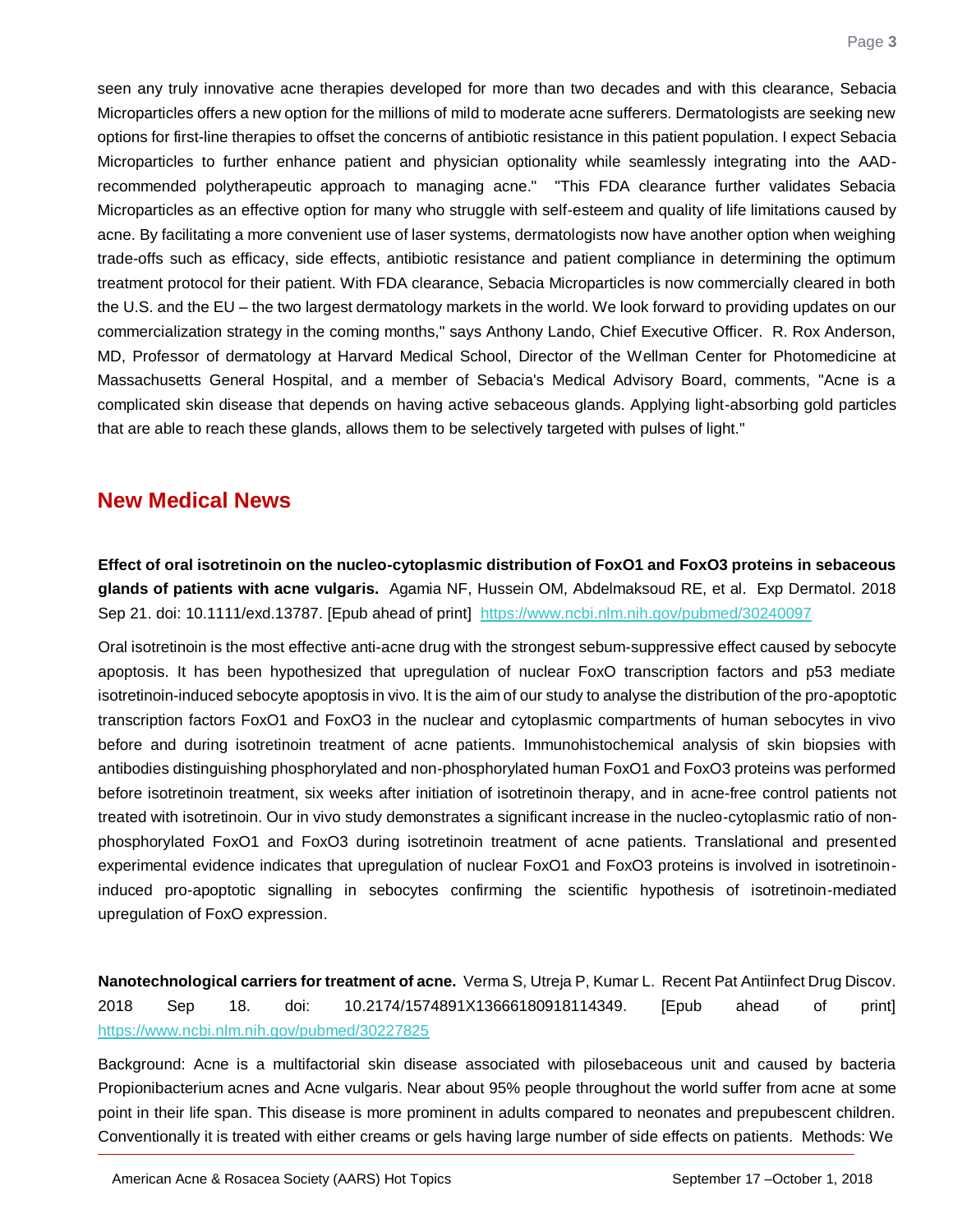searched about recent advancements in the use of nanotechnological carriers for effective treatment of acne. We focused on the use of liposomes, niosomes, microemulsions, microsponge, microspheres, and nanoparticles to improve anti-acne therapy. Results: The encapsulation of anti-acne drugs in various nanotechnological carriers improve their efficacy and reduce side effects. These carriers show controlled drug release and improved drug penetration even upto pilosebaceous unit of skin. Local tolerability of anti-acne molecules can be improved by adjusting the concentration in nanotechnological carriers. Conclusions: Nanotechnological carriers have opened a new window to design novel, effective and low dose systems for effective eradication acne disease. However, very few nanocarrier based formulations are available in market for topical use and much progress is required in this field to improve anti-acne therapy.

<span id="page-4-0"></span>**Comparison of novel dual mode vs conventional single pass of a 1450-nm diode laser in the treatment of acne vulgaris for Korean patients: A 20-week prospective, randomized, split-face study.** Kwon HH, Choi SC, Jung JY, et al. J Cosmet Dermatol. 2018 Sep 17. doi: 10.1111/jocd.12788. [Epub ahead of print] <https://www.ncbi.nlm.nih.gov/pubmed/30225903>

Background: Although a 1450-nm diode laser has been shown to be effective for acne, the conventional high-energy stamp-only regimen is often associated with pain and hyperpigmentation, especially for dark-skinned individuals. Aims: To evaluate whether the novel dual regimen has clinical advantages for acne treatments compared with conventional regimen in Asian patients. Patients and methods: Twenty-four Korean patients with facial acne were treated with a 1450-nm diode laser through a 20-week, randomized, split-face study. The patients were treated with three consecutive sessions at 4-week intervals. One half of the face received a dual regimen consisting of low-fluence stamping mode (5-6 J/cm2 ) for inflammatory acne lesions only, followed by 4-5 passes of moving mode for the full face. The other side received a single-pass treatment of conventional high-fluence stamp mode (14-15 J/cm2 ). Evaluations for acne, sebum secretion measurements, and safety profiles were performed. Results: At the final 12 week follow-up evaluations, the dual-mode side demonstrated better improvements in both inflammatory and noninflammatory lesion counts, acne severity assessments, and reduction in sebum secretion compared with stamponly side. Subjective satisfaction for the improvement for acne, seborrhea, and texture correlated well with objective assessments. In addition, degrees of pain and treatment-related side effects were remarkably decreased in the novel dual mode. Conclusion: This novel dual regimen of the 1450-nm laser demonstrated improved efficacies for acne and seborrhea with satisfactory safety profiles. Therefore, this regimen would be a viable option for acne treatments either as monotherapy or as combination therapy.

<span id="page-4-1"></span>**Effects of dextran sulfate, 4-t-butylcyclohexanol, pongamia oil and hesperidin methyl chalcone on inflammatory and vascular responses implicated in rosacea.** Hernandez-Pigeon H, Garidou L, Galliano MF, et al. Clin Cosmet Investig Dermatol. 2018 Sep 7;11:421-429. doi: 10.2147/CCID.S168621. eCollection 2018. <https://www.ncbi.nlm.nih.gov/pubmed/30233225>

Background: Rosacea is a chronic facial skin disorder characterized by inflammation and vascular abnormalities. The pathophysiology of rosacea involves increased activation of the capsaicin receptor, TRPV1, the vascular endothelial growth factor (VEGF) pathway, and cathelicidin LL-37, MMP-9, and KLKs. We evaluated the activity of four compounds (dextran sulfate, 4-t-butylcyclohexanol [BCH; TRP-regulin®], pongamia oil, and hesperidin methyl chalcone [HMC]) on inflammatory and vascular responses implicated in rosacea. Materials and methods: The antiinflammatory activity of dextran sulfate was evaluated on PGE2 production after PMA stimulation of NCTC-2544 keratinocytes, and on normal human epidermal keratinocytes (NHEKs) after proinflammatory stimulation to mimic a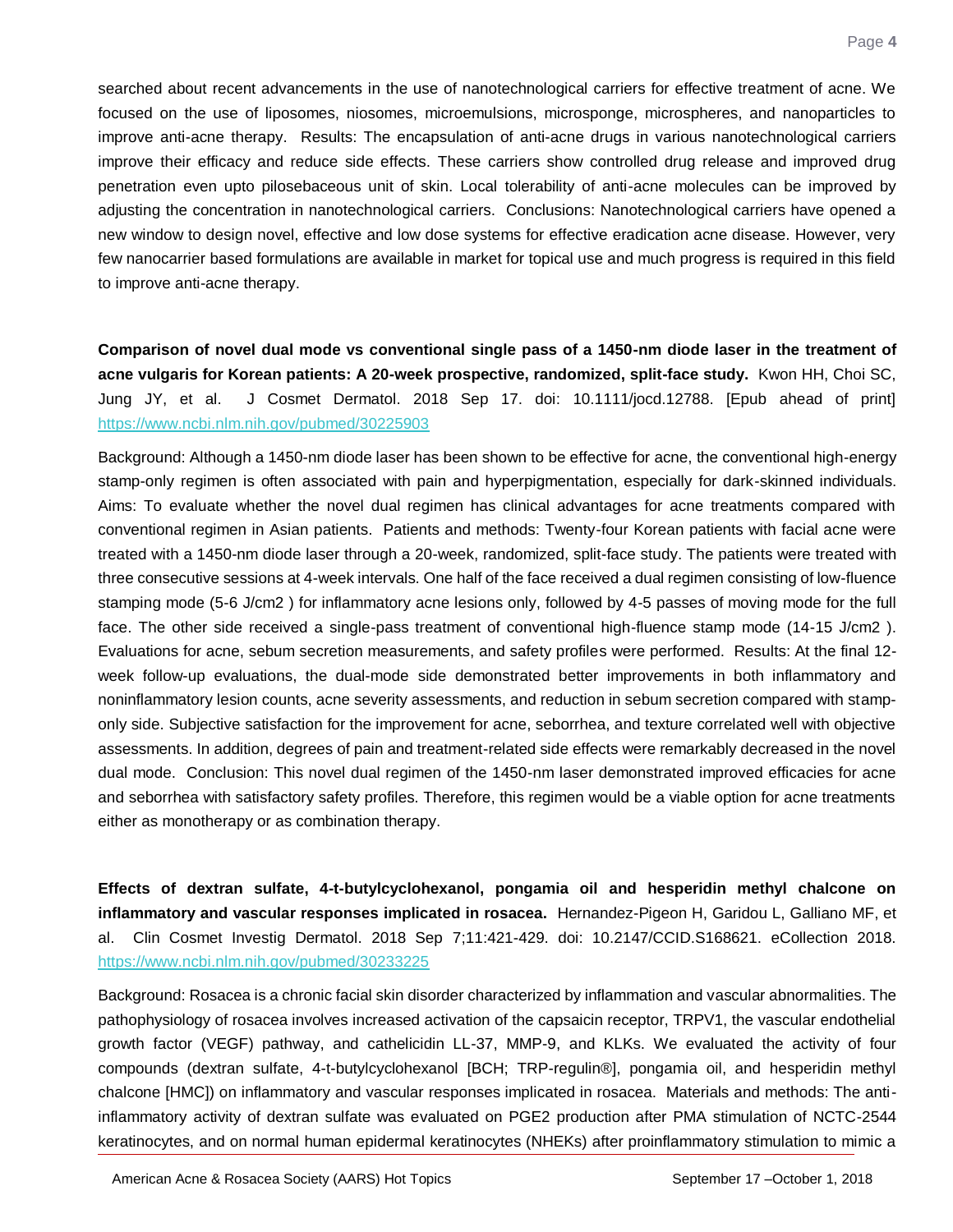rosacea environment. The anti-angiogenic activity of dextran sulfate was measured by analyzing pseudotube formation in co-cultured human microvascular endothelial cells/normal human dermal fibroblasts. HMC modulation of vascular responses and IL-8 cytokine production after SP stimulation was evaluated in human skin explants. We also assessed the effect of BCH on TRPV1 activation, and the effect of combined BCH and pongamia oil on the inflammatory response of NHEKs. Results: Dextran sulfate strongly and significantly inhibited PMA-induced PGE2 production, inhibited KLK5 and MMP-9 mRNA expression, and IL-8, IL-1α and VEGF production, and displayed a highly significant inhibitory effect on VEGF-induced pseudotube formation. In SP-stimulated human skin explants, HMC significantly decreased the proportion of dilated vessels, total vessel area, and IL-8 production. BCH significantly and dose-dependently inhibited TRPV1 activation, and BCH and pongamia oil inhibited CXCL1 and CXCL6 mRNA expression and IL-8 production in NHEKs. Combined BCH/pongamia oil inhibited IL-8 production synergistically. Conclusion: These in vitro results showed that dextran sulfate, BCH, pongamia oil and HMC, possess complementary soothing and anti-redness properties, supporting their combination in Avène redness-relief cosmetic products for sensitive skin prone to redness, and for topical adjunctive rosacea treatment.

#### [Download Reference Document](http://files.constantcontact.com/c2fa20d1101/41a1f11c-44ab-4cb7-b26f-9c65564941bd.pdf)

<span id="page-5-0"></span>**Once-daily oral sarecycline 1.5 mg/kg/day is effective for moderate to severe acne vulgaris: Results from two identically designed, phase 3, randomized, double-blind clinical trials.** Moore A, Green LJ, Bruce S, et al. J Drugs Dermatol. 2018 Sep 1;17(9):987-996.<https://www.ncbi.nlm.nih.gov/pubmed/30235387>

Background: Side effects may limit the use of current tetracycline-class antibiotics for acne. Objective: Evaluate the efficacy and safety of once-daily sarecycline, a novel, narrow-spectrum tetracycline-class antibiotic, in moderate to severe acne. Methods: Patients 9-45 years with moderate to severe facial acne (Investigator's Global Assessment [IGA] score ≥ 3, 20-50 inflammatory and ≤ 100 noninflammatory lesions, and ≤ 2 nodules) were randomized 1:1 to sarecycline 1.5 mg/kg/day or placebo for 12 weeks in identically designed phase 3 studies (SC1401 and SC1402). Results: In SC1401 (sarecycline n=483, placebo n=485) and SC1402 (sarecycline n=519, placebo n=515), at week 12, IGA success (≥ 2-grade improvement and score 0 [clear] or 1 [almost clear]) rates were 21.9% and 22.6% (sarecycline), respectively, versus 10.5% and 15.3% (placebo; P less than 0.0001 and P equals 0.0038). Onset of efficacy in inflammatory lesions occurred by the first visit (week 3), with mean percentage reduction in inflammatory lesions at week 12 in SC1401 and SC1402 of -51.8% and -49.9% (sarecycline), respectively, versus -35.1% and - 35.4% (placebo; P less than 0.0001). Onset of efficacy for absolute reduction of noninflammatory lesion count occurred at week 6 in SC1401 (P less than 0.05) and week 9 in SC1402 (P less than 0.01). In SC1401, the most common TEAEs (in ≥ 2% of either sarecycline or placebo group) were nausea (4.6% [sarecycline]; 2.5% [placebo]), nasopharyngitis (3.1%; 1.7%), headache (2.7%; 2.7%), and vomiting (2.1%; 1.4%) and, in SC1402, nasopharyngitis (2.5%; 2.9%) and headache (2.9%; 4.9%). Most were not considered treatment-related. Vestibular (dizziness, tinnitus, vertigo) and phototoxic (sunburn, photosensitivity) TEAEs both occurred in ≤ 1% of sarecycline patients. Gastrointestinal TEAE rates for sarecycline were low. Among females, vulvovaginal candidiasis (SC1401: 1.1% [sarecycline] and 0 [placebo]; SC1402: 0.3% and 0) and mycotic infection (0.7% and 0; 1.0% and 0) rates were low. Conclusion: The narrow-spectrum antibiotic sarecycline was safe, well tolerated, and effective for moderate to severe acne, with low rates of side effects common with tetracycline antibiotics.

[Download Reference Document](http://files.constantcontact.com/c2fa20d1101/dd3fc4b8-debe-495f-b8db-4b4adc7657d2.pdf)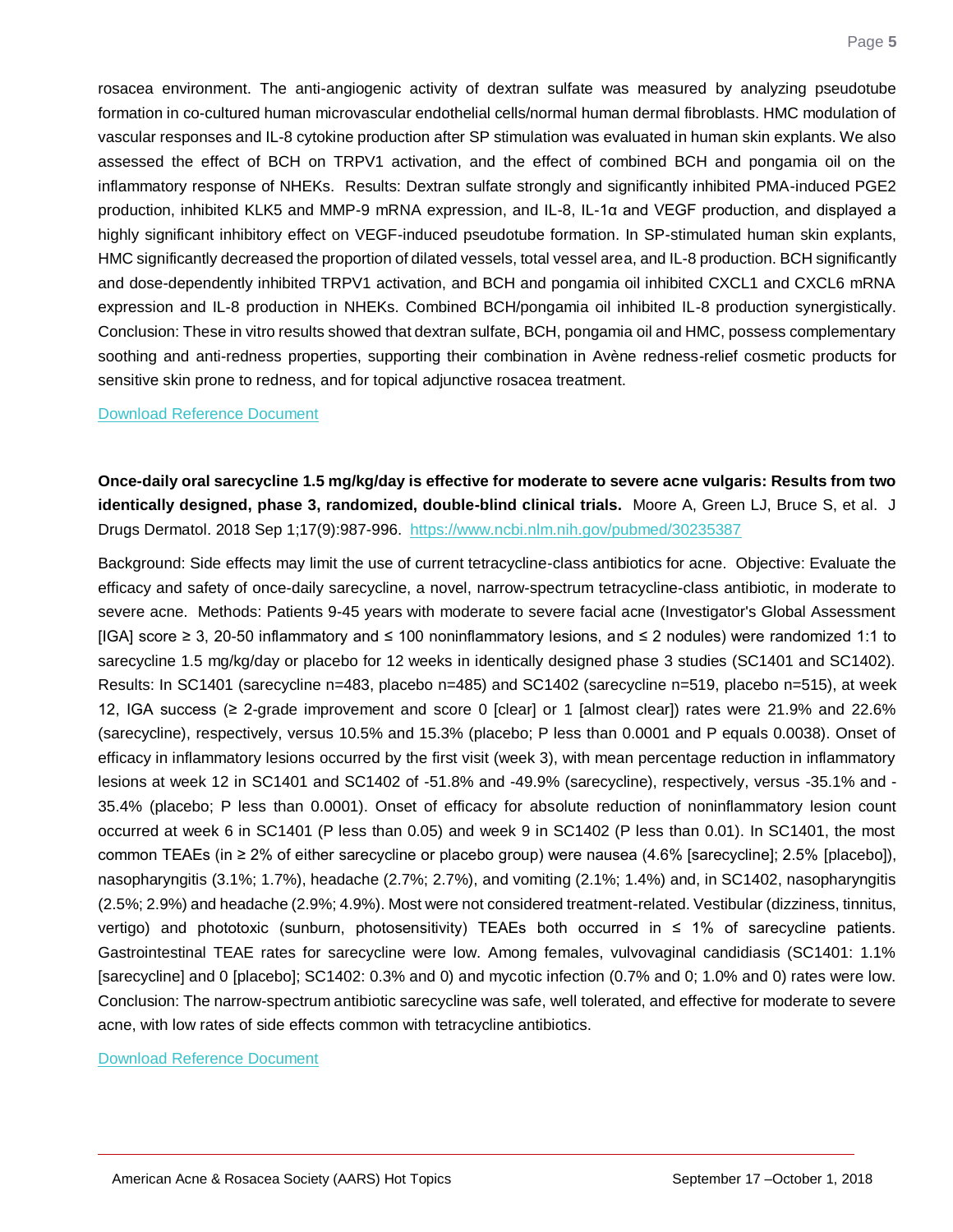<span id="page-6-0"></span>**Artificial intelligence for the objective evaluation of acne investigator global assessment**. Melina A, Dinh NN, Tafuri B, et al. J Drugs Dermatol. 2018 Sep 1;17(9):1006-1009. [https://www.ncbi.nlm.nih.gov/pubmed/?term=Artificial+Intelligence+for+the+Objective+Evaluation+of+Acne+Investig](https://www.ncbi.nlm.nih.gov/pubmed/?term=Artificial+Intelligence+for+the+Objective+Evaluation+of+Acne+Investigator+Global+Assessment) [ator+Global+Assessment](https://www.ncbi.nlm.nih.gov/pubmed/?term=Artificial+Intelligence+for+the+Objective+Evaluation+of+Acne+Investigator+Global+Assessment)

Introduction: The evaluation of Acne using ordinal scales reflects the clinical perception of severity but has shown low reproducibility both intra- and inter-rater. In this study, we investigated if Artificial Intelligence trained on images of Acne patients could perform acne grading with high accuracy and reliabilities superior to those of expert physicians. Methods: 479 patients with acne grading ranging from clear to severe and sampled from three ethnic groups participated in this study. Multi-polarization images of facial skin of each patient were acquired from five different angles using the visible spectrum. An Artificial Intelligence was trained using the acquired images to output automatically a measure of Acne severity in the 0-4 numerical range of the Investigator Global Assessment (IGA). Results: The Artificial Intelligence recognized the IGA of a patient with an accuracy of 0.854 and a correlation between manual and automatized evaluation of r=0.958 (P less than .001). Discussion: This is the first work where an Artificial Intelligence was able to directly classify acne patients according to an IGA ordinal scale with high accuracy, no human intervention and no need to count lesions.

#### [Download Reference Document](http://files.constantcontact.com/c2fa20d1101/e63a2b7f-5bf9-425c-b93d-ba859fd8e42d.pdf)

<span id="page-6-1"></span>**Severe nodulocystic acne not responding to isotretinoin therapy successfully treated with oral dapsone.** Al-Kathiri L, Al-Najjar T. Oman Med J. 2018 Sep;33(5):433-436. doi: 10.5001/omj.2018.79. <https://www.ncbi.nlm.nih.gov/pubmed/30210724>

Nodulocystic acne is a severe form of acne which can result in significant damage to the skin with great impact on quality of life. Oral isotretinoin considered to be the best treatment for such cases. Although it has a high rate of success and its efficacy is well established in the treatment of nodulocystic acne, it may occasionally fail to control the disease. We report a case of a patient who presented to our skin clinic with severe facial nodulocystic acne in which treatment with isotretinoin failed to achieve disease control and caused worsening of his baseline condition. Therefore, oral dapsone was administered as an alternative treatment, and we reached a complete remission of acne lesions within six months. Oral dapsone could be an adequate and safe drug in severe acne, and it might also be a promising and hopeful alternative treatment for nodulocystic acne when isotretinoin fails.

#### [Download Reference Document](http://files.constantcontact.com/c2fa20d1101/b9bcae28-99fd-4ebc-ab8e-bc697b10d88e.pdf)

<span id="page-6-2"></span>**Topical trifarotene: a new retinoid.** Balak DMW. Br J Dermatol. 2018 Aug;179(2):231-232. doi: 10.1111/bjd.16733. <https://www.ncbi.nlm.nih.gov/pubmed/30141539>

There has been a long‐standing dermatology‐driven interest in vitamin A (retinol) and its derivatives (retinoids). In 1925, Wolbach and Howe were one of the first to report that vitamin A deficiency induces abnormal epithelial keratinization in rats. Not much later, in 1933, nutritional vitamin A deficiency in humans was linked to the development of phrynoderma ('toad skin') with follicular hyperkeratosis, hyperpigmentation and xerosis cutis. These observations fueled clinical interest in vitamin A as a potential pharmacological treatment for keratinization skin diseases, but initial studies from the 1940s and early 1950s in patients with ichthyosis, pityriasis rubra pilaris and Darier disease showed that the dose levels of oral vitamin A required for sufficient therapeutic responses caused unacceptable toxicity. Aiming for an improved safety profile, chemical compounds with structural or functional similarities to vitamin A (i.e. the retinoids) were synthesized by the ground‐breaking works of Bollag, among others. Two of the first synthetic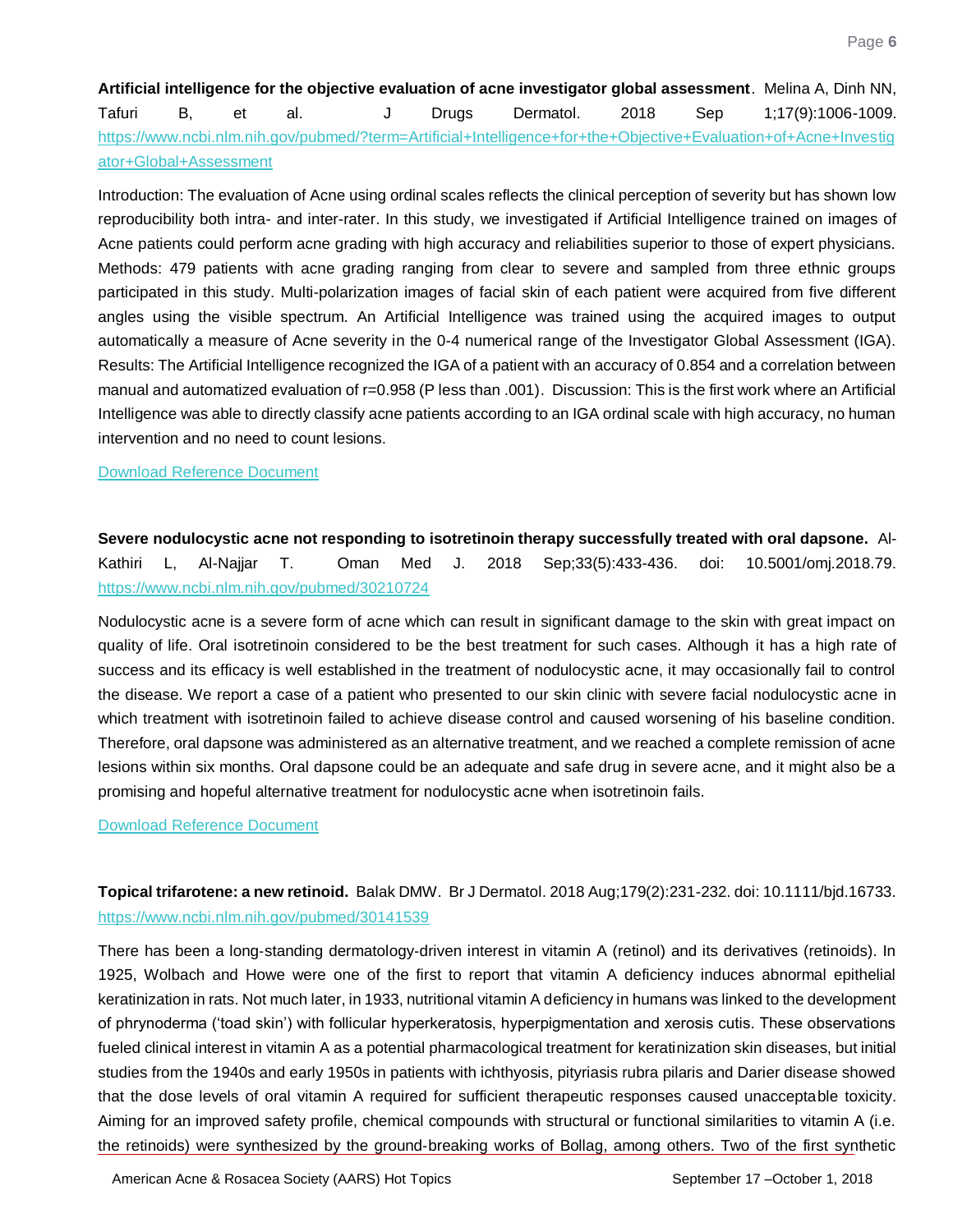retinoids developed were all‐trans‐retinoic acid (ATRA, also known as tretinoin) and 13‐cis‐retinoic acid (better known as isotretinoin) back in 1946 and 1955, respectively. Pioneering studies by Stuettgen and Kligman et al., among others in the 1960s, established topical tretinoin as a dermatological treatment. However, further drug development was delayed by concerns for retinoids' teratogenicity potential in the wake of the thalidomide tragedy. The next breakthrough did not come until 1982 when oral isotretinoin received U.S. market approval for severe acne. Ever since, retinoids have remained a major class of dermatological treatment. Both topical and oral retinoid formulations have been in use across a wide range of inflammatory, (pre‐)malignant and keratinization skin diseases – these include, among others, acne, psoriasis, cutaneous lymphoma, ichthyosis and photoageing. The increasing clinical applications of retinoids have been paralleled with intensive skin biology research, showing that the pleotropic cellular effects of retinoids are mediated by two types of nuclear receptors: the retinoic acid receptor (RAR) and the retinoid X receptor (RXR), both of which are present in three isoforms ( $\alpha$ ,  $\beta$  and γ). Even though more than 2000 retinoid compounds have been developed, a limited number is currently in clinical use. Three generations of retinoids are distinguished: first, the nonaromatic retinoids, including tretinoin, isotretinoin and alitretinoin; second, the mono‐ aromatic retinoids, which include acitretin and the no longer widely available etretinate; and third, the poly‐aromatic retinoids bexarotene, tazarotene and adapalene. In this issue of the BJD, Aubert and colleagues describe preclinical pharmacological evaluations of trifarotene, a novel first‐in‐class fourth‐generation topical retinoid. By using multiple in vitro and in vivo assays, the authors demonstrate robust and favourable metabolic and pharmacokinetic properties of trifarotene. Moreover, in multiple mouse models trifarotene exhibited superior comedolytic, anti‐inflammatory and depigmenting activity compared with other topical retinoids. Gene expression profiling in skin samples of patients with acne treated with trifarotene 0.005% cream was helpful to establish further clinical relevance. As opposed to other topical retinoid agents, trifarotene is a potent and selective RAR‐γ agonist and this may avoid RAR‐β‐mediated skin irritation. Consequently, it is hoped that this might translate to a better tolerability, as 'retinoid dermatitis' is a well‐ known and potential treatment‐limiting side‐effect of topical retinoids. In conclusion, well over 50 years since the introduction of the first topical retinoid, the class of retinoids is now expanded with a fourth‐generation topical compound. Trifarotene shows favourable preliminary pharmacokinetics and pharmacodynamics supporting its continuous development. With a potential market in sight – among others, acne (high numbers), keratinization disorders (chronic need) and photo ageing (cosmetic demands) – the arrival of a topical retinoid with an improved tolerability profile is much awaited.

#### [Download Reference Document](http://files.constantcontact.com/c2fa20d1101/168d4b51-f8fb-4293-8ac1-f19212fc545e.pdf)

<span id="page-7-0"></span>**Complement activation in hidradenitis suppurativa: a new pathway of pathogenesis?** Kanni T, Zenker O, Habel M, et al. Br J Dermatol. 2018 Aug;179(2):413-419. doi: 10.1111/bjd.16428. Epub 2018 May 10. [https://www.ncbi.nlm.nih.gov/pubmed/?term=Complement+activation+in+HS%3A+a+new+pathway+of+pathogenesi](https://www.ncbi.nlm.nih.gov/pubmed/?term=Complement+activation+in+HS%3A+a+new+pathway+of+pathogenesis) [s](https://www.ncbi.nlm.nih.gov/pubmed/?term=Complement+activation+in+HS%3A+a+new+pathway+of+pathogenesis)

Background: Despite the heavy purulence observed in hidradenitis suppurativa (HS), the kinetics of complement anaphylatoxins acting to prime chemotaxis of neutrophils has not been studied. Objectives: To explore complement activation in HS. Methods: Circulating concentrations of complement factor C5a, as well as of membrane attack complex C5b-9, were determined in the plasma of 54 treatment-naïve patients and of 14 healthy controls, as well as in the pus of seven patients. Results were correlated with Hurley stage and International Hidradenitis Suppurativa Severity Score. Peripheral blood mononuclear cells (PBMCs) were isolated from seven patients with Hurley stage III HS and seven healthy volunteers and stimulated in the presence of 25% of plasma for the production of tumour necrosis factor-α (TNF-α). Results: Circulating C5a and C5b-9 were significantly greater in patient than in control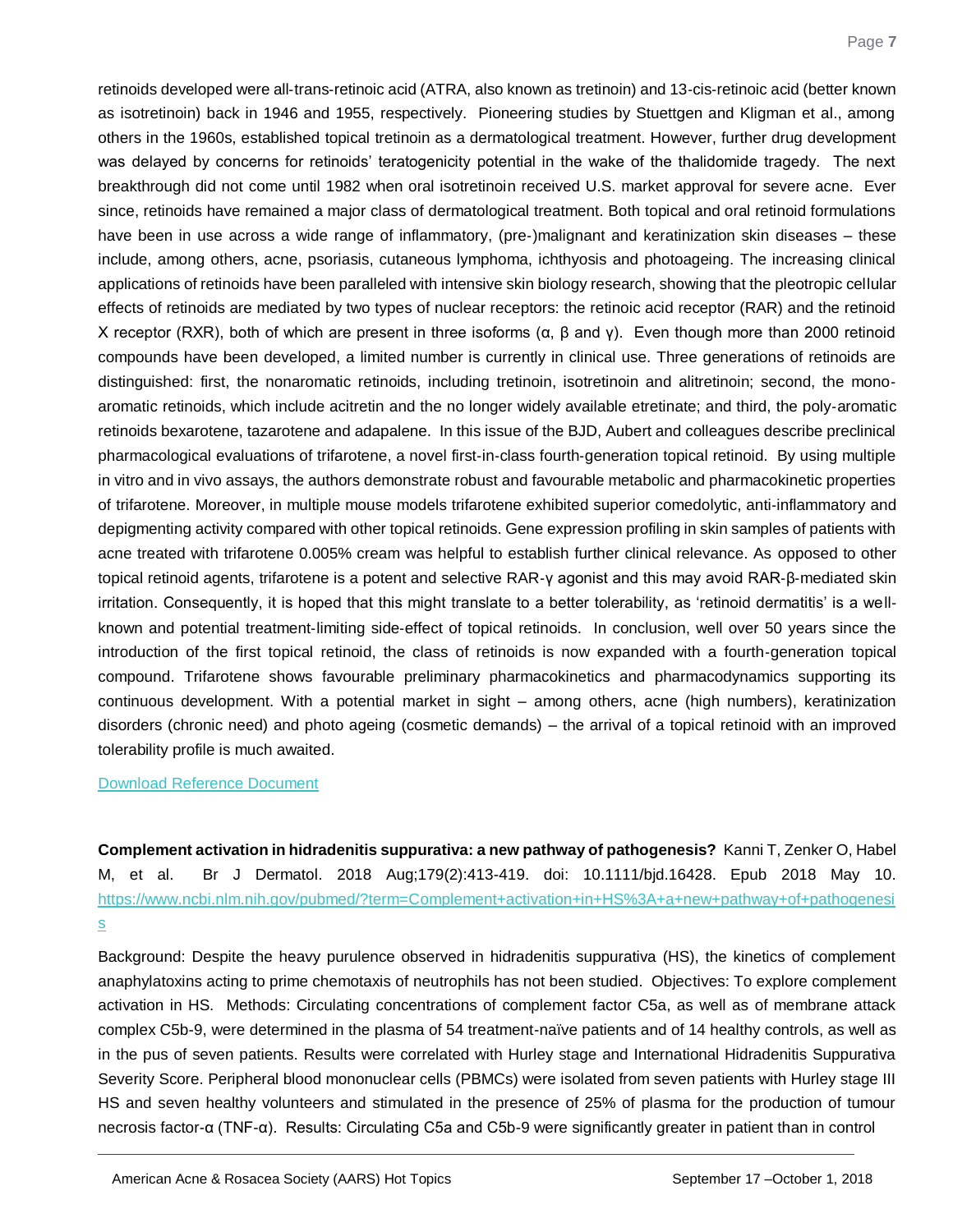plasma; however, concentrations in pus were very low. Circulating C5a levels exceeding 28 ng mL-1 were associated with a specificity > 90% with the occurrence of HS. Circulating levels of C5a and C5b-9 were greater in patients with more severe HS. PBMCs of patients produced high concentrations of TNF-α only when growth medium was enriched with patient plasma; this was reversed with the addition of the C5a blocker IFX-1. Conclusions: Systemic complement activation occurs in HS and may be used as a surrogate biomarker of HS. C5a stimulates overproduction of TNF-α and may be a future therapeutic target.

[Download Reference Document](http://files.constantcontact.com/c2fa20d1101/2aff7583-c87b-46d9-8d89-5dcd09a093a8.pdf)

## **Clinical Reviews**

<span id="page-8-0"></span>**Global epidemiology and clinical spectrum of rosacea, highlighting skin of color: Review and clinical practice experience.** Alexis AF, Callender VD, Baldwin HE, et al. J Am Acad Dermatol. 2018 Sep 18. pii: S0190- 9622(18)32576-3. doi: 10.1016/j.jaad.2018.08.049. [Epub ahead of print] <https://www.ncbi.nlm.nih.gov/pubmed/30240779>

Among individuals with skin of color, rosacea has been reported less frequently than in those with white skin, but it is not a rare disease. In fact, rosacea may be underreported and underdiagnosed in populations with skin of color because of the difficulty of discerning erythema and telangiectasia in dark skin, as well as underestimation of the susceptibility of more highly pigmented skin to dermatologic conditions like rosacea whose triggers include sun exposure. Many people with skin of color who have rosacea may experience delayed diagnosis leading to inappropriate or inadequate treatment, greater morbidity, and uncontrolled, progressive disease with disfiguring manifestations, including phymatous rosacea. This paper reviews the epidemiology of rosacea in skin of color and highlights variations in the clinical presentation of rosacea across the diverse spectrum of patient populations affected. It presents strategies to aid in the timely diagnosis and effective treatment of rosacea in patients with skin of color, with an aim of promoting increased awareness of rosacea in these patients and reducing disparities in the management of their disease.

#### [Download Reference Document](http://files.constantcontact.com/c2fa20d1101/962159c5-cc0d-420a-b09e-f64c4930d70d.pdf)

<span id="page-8-1"></span>**Noninvasive atrophic acne scar treatment in Asians with a 755-nm picosecond laser using a diffractive optic lens-a retrospective photographic review.** Huang CH, Chern E, Peng JH, Hsien-Li Peng P. Dermatol Surg. 2018 Sep 18. doi: 10.1097/DSS.0000000000001669. [Epub ahead of print] <https://www.ncbi.nlm.nih.gov/pubmed/30234649>

Background: The diffractive lens of the picosecond laser is relatively new, and there are few reports on its efficacy in treating atrophic acne scars, especially in Asian populations. Objective: Evaluating the efficacy of diffractive lens 755 nm picosecond laser for atrophic acne scar treatment in Asians. Patients and methods: Forty-two patients who were treated for facial atrophic acne scars at a private dermatological clinic were enrolled in this retrospective analysis. Mean session count was 4.28. Before and after photographs were assessed by 2 blinded dermatologists, who rated the amount of overall skin quality improvement on a 5-point scale. Results: All patients experienced improvements in scar texture and overall skin quality after 2 to 6 sessions, with scores of +1.4, 1.45, 1.7, 1.33, 2.3, and 1.66 points after 2, 3, 4, 5, 6, and >6 treatments, respectively. There were no obvious adverse effects after treatment. The postinflammatory hyperpigmentation (PIH) risk was 4.7% (2 of 42, both spontaneously resolved). Conclusion: The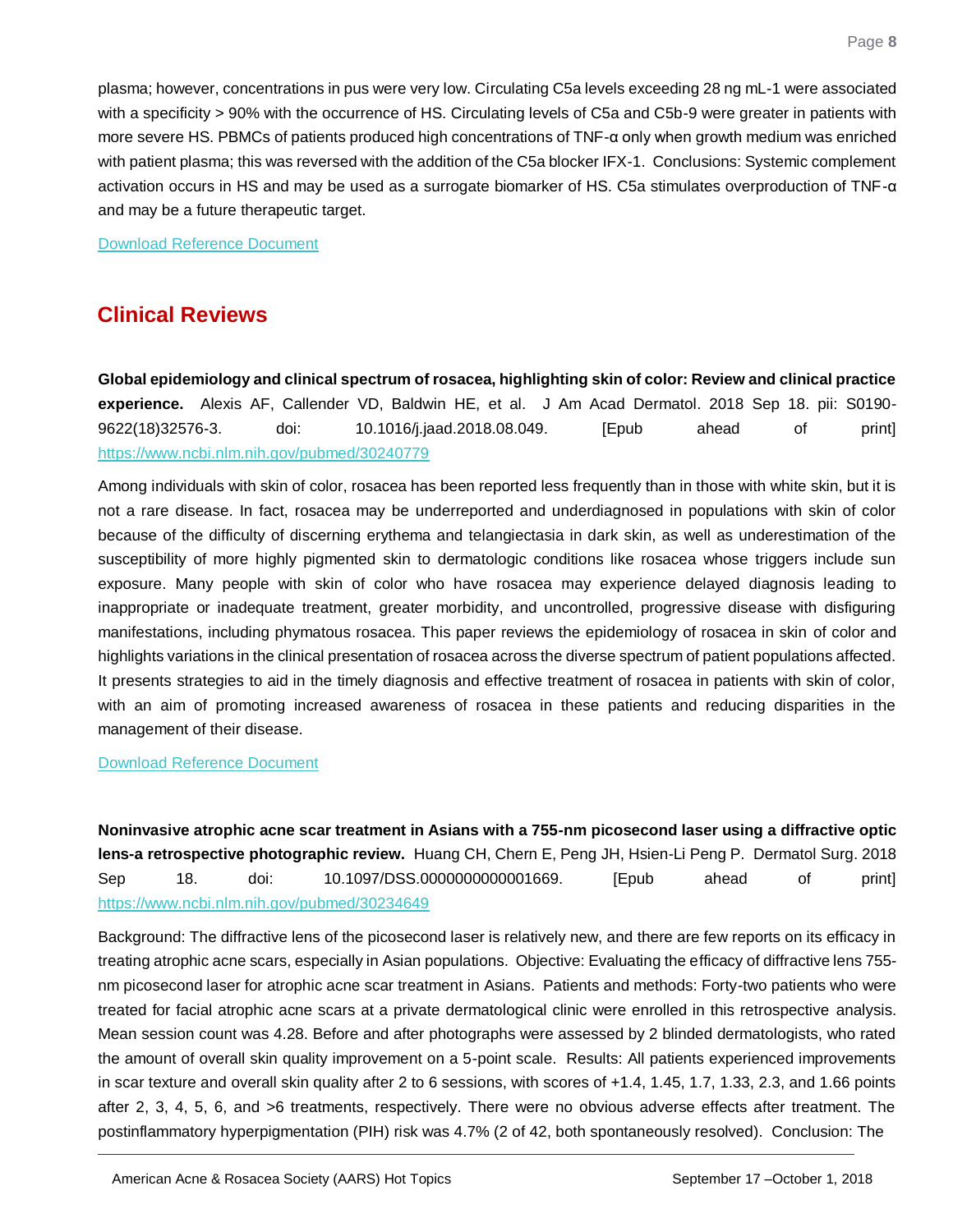755-nm diffractive lens picosecond laser showed good efficacy and low PIH rates when treating atrophic acne scars in darker skin-type patients. In addition to treatment results, additional improvements in overall skin quality and pigmentation make the picosecond laser an effective and desirable treatment option for Asians.

<span id="page-9-0"></span>**Procedural management of rhinophyma: A comprehensive review.** Krausz AE, Goldberg DJ, Ciocon DH, Tinklepaugh AJ. J Cosmet Dermatol. 2018 Sep 17. doi: 10.1111/jocd.12770. [Epub ahead of print] <https://www.ncbi.nlm.nih.gov/pubmed/30225926>

Background: Rhinophyma is a cosmetically deforming disease characterized by nodular overgrowth of the lower 2/3 of the nose and is considered the end stage of acne rosacea. AIMS: Review the spectrum of procedural techniques for treatment of rhinophyma with a focus on the advantages and disadvantages of each modality. Methods: A comprehensive literature search was conducted using the search terms "rhinophyma," "treatment," and "surgery" in PubMed. Case reports, case series, and small retrospective trials using procedural techniques for management of rhinophyma were included for review. Animal studies, non-English articles, and reports of medical treatment of rhinophyma were excluded. Results: There are currently no prospective, randomized controlled studies evaluating procedural management of rhinophyma. The most commonly employed treatments include scalpel excision, resection with heated knives, dermabrasion, electrosurgery and lasers, specifically carbon dioxide (CO2) and erbium:yttriumaluminum-garnet (Er:YAG). The main complication associated with complete excision of rhinophymatous tissue is excessive scarring. To correct for this adverse effect, partial or tangential excision with preservation of underlying adnexal structures is now the accepted technique, irrespective of the chosen modality. Conclusion: There is no accepted gold standard for management of rhinophyma, and each modality succeeds in maintaining hemostasis, reducing scarring and achieving satisfactory cosmesis to different degrees. There is a conflicting data on the theoretical risk of recurrence with partial excision due to incomplete removal of tissue. Further studies evaluating this risk and alternate methods of prevention are required.

<span id="page-9-1"></span>**Incidence and prevalence of rosacea: a systematic review and meta-analysis.** Gether L, Overgaard LK, Egeberg A, Thyssen JP. Br J Dermatol. 2018 Aug;179(2):282-289. doi: 10.1111/bjd.16481. <https://www.ncbi.nlm.nih.gov/pubmed/29478264>

Background: The exact prevalence and incidence of rosacea remain unknown, although it is a common condition associated with severe noncutaneous diseases. Objectives: To perform a systematic review of the published literature to examine the global incidence and prevalence of rosacea. Methods: A systematic review of populationbased and dermatological outpatient studies reporting the incidence and/or prevalence of rosacea was performed using three electronic medical databases: PubMed, Embase and Web of Science. Data were extracted and a proportion meta-analysis was performed to obtain pooled proportions. Results: In total 32 studies were included examining a total of 41 populations with 26 519 836 individuals. Twenty-two populations were from Europe, three from Africa, four from Asia, nine from North America and three from South America. The pooled proportion of individuals with rosacea was 5·46% [95% confidence interval (CI) 4·91-6·04] in the general population and 2·39% (95% CI 1·56-3·39) among dermatological outpatients. Self-reported rosacea gave higher prevalence estimates than rosacea diagnosed by clinical examination, suggesting a low specificity of questionnaires based on symptoms. Rosacea affected both women (5·41%, 95% CI 3·85-7·23) and men (3·90%, 95% CI 3·04-4·87), and mostly those aged 45-60 years. Conclusions: We estimated the global prevalence of rosacea based on published data and found that 5·46% of the adult population is affected. However, the prevalence of rosacea depended on the diagnostic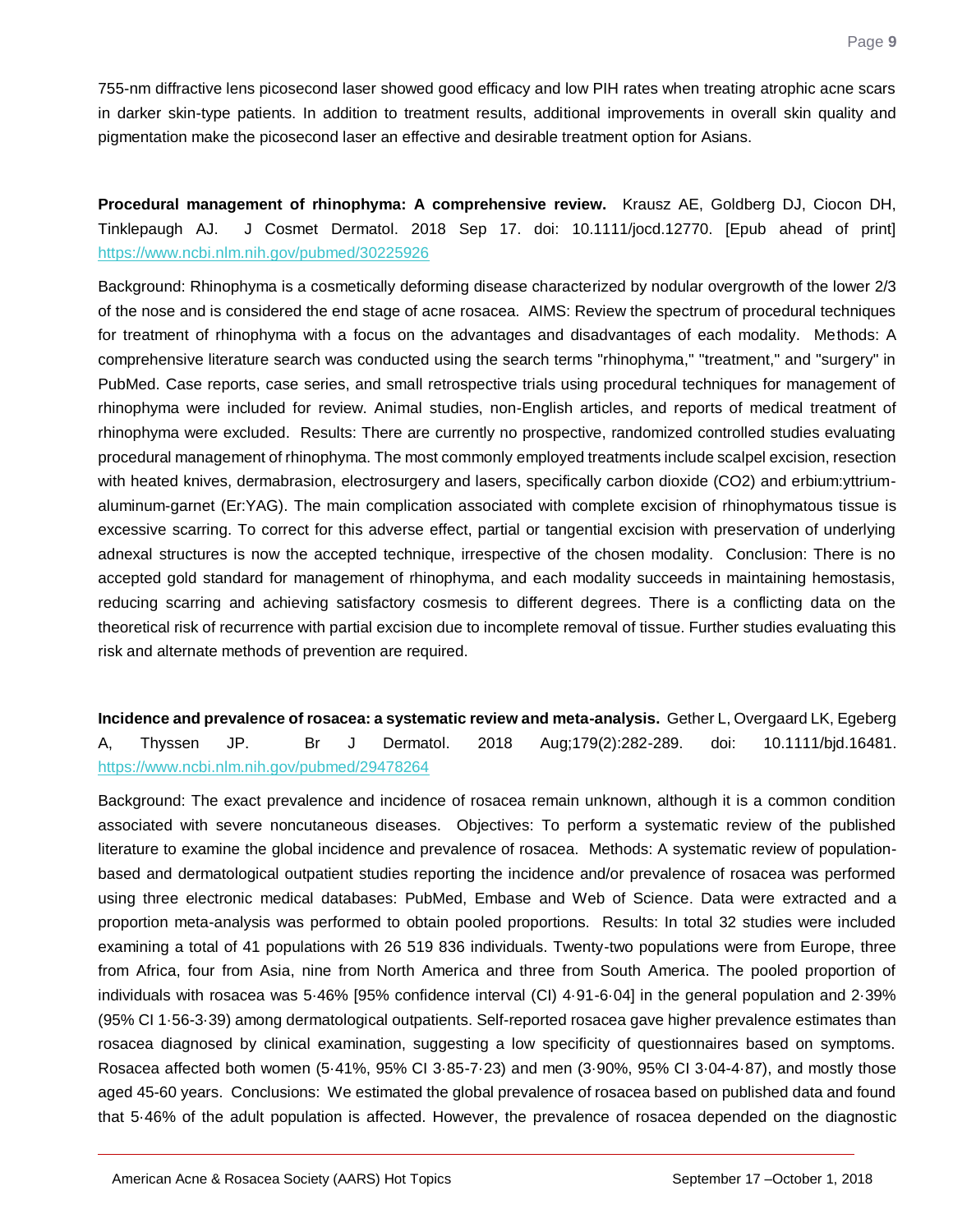method, with higher estimates in questionnaire studies of rosacea symptoms and lower estimates in health registries with International Classification of Diseases codes.

[Download Reference Document](http://files.constantcontact.com/c2fa20d1101/e28365c4-8797-4a06-9e7b-f159912e9400.pdf)

<span id="page-10-0"></span>**New pathways to explore in hidradenitis suppurativa.** Jemec GBE. Br J Dermatol. 2018 Aug;179(2):251-252. doi: 10.1111/bjd.16828.

<https://www.ncbi.nlm.nih.gov/pubmed/?term=New+pathways+to+explore+in+hidradenitis+suppurativa>

We have only begun to scratch the surface in our search for the pathogenesis and aetiology of hidradenitis suppurativa (HS). In this issue of the BJD, Kanni et al. report the findings of their study of systemic complement activation in HS.1 It is a new insightful approach to an aspect of HS that has never been studied before, although the complement component C5a is a strong chemoattractant able to call up both the lymphocytes and neutrophils so abundantly present in HS lesions. The authors compare circulating levels of two elements of the complement cascade, C5a and membrane attack complex C5b‐9, in patients with HS with active disease and healthy controls. Somewhat surprisingly they find both elevated in HS, correlated to disease severity as indicated by Hurley stage score and International Hidradenitis Suppurativa Severity score.4, 5 However, the correlations differ, with levels being higher in milder, predominantly inflammatory Hurley stage I disease, and C5b‐9 higher in more advanced disease. This suggests the potential for a marker of disease severity. This is further supported by identification of a diagnostic cut‐off point for circulating C5a levels. Previous papers have suggested systemic biomarkers such as interleukin (IL)‐2R are suitable for disease severity assessments in HS without coming into widespread use.6 Generally available markers such as C‐reactive protein may be occasionally helpful but are rarely used in routine assessments of disease severity, which relies more on clinimetrics and patient‐reported outcomes.7 However, the authors found no correlation between circulating levels of C5a and flares.1 This obviously necessitates several additional studies, including dynamic studies allowing assessment of the responsiveness of circulating C5a to various treatments, including antibiotics and surgery. Hitherto, studies of the pathogenesis have been centered on the cytokines IL‐1, tumor necrosis factor, IL‐17 and various antimicrobial peptides.8 The finding that complement may be involved as a bridge between the innate and acquired immune systems is therefore of great interest, in particular in view of the hypothesis that HS may be the result of dysbiosis and a subsequent inappropriate immune response to changes in the follicular microbiota.9-11 Selective blockade of C5a activity may therefore prove particularly useful in the management of HS, as it allows simultaneous targeting of inflammatory mechanisms while at the same time allowing for a continued antibacterial effect through the membrane attack complex C5b‐9. Currently one such trial is registered in ClinicalTrials.gov. One can hardly wait to see the results.

#### [Download Reference Document](http://files.constantcontact.com/c2fa20d1101/7c04a22f-94a1-4b94-8f13-48586360c485.pdf)

<span id="page-10-1"></span>**Elucidating the role of Demodex folliculorum in the pathogenesis of rosacea: exciting first steps.** Forton FMN. Br J Dermatol. 2018 Aug;179(2):252-253. doi: 10.1111/bjd.16792. Epub 2018 Jul 19. [https://www.ncbi.nlm.nih.gov/pubmed/?term=Elucidating+the+role+of+Demodex+folliculorum+in+the+pathogenesis](https://www.ncbi.nlm.nih.gov/pubmed/?term=Elucidating+the+role+of+Demodex+folliculorum+in+the+pathogenesis+of+rosacea%3A+exciting+first+steps) [+of+rosacea%3A+exciting+first+steps](https://www.ncbi.nlm.nih.gov/pubmed/?term=Elucidating+the+role+of+Demodex+folliculorum+in+the+pathogenesis+of+rosacea%3A+exciting+first+steps)

The role of Demodex mites in rosacea remains controversial, largely because it is impossible to establish the pathogenicity of Demodex using the Koch postulates. Indeed, as an obligate parasite, Demodex cannot be grown in vitro. And even if this were possible, the massive experimental inoculation needed to induce rosacea would be difficult to achieve because Demodex already parasitizes healthy skin. Moreover, very high densities of the mite can be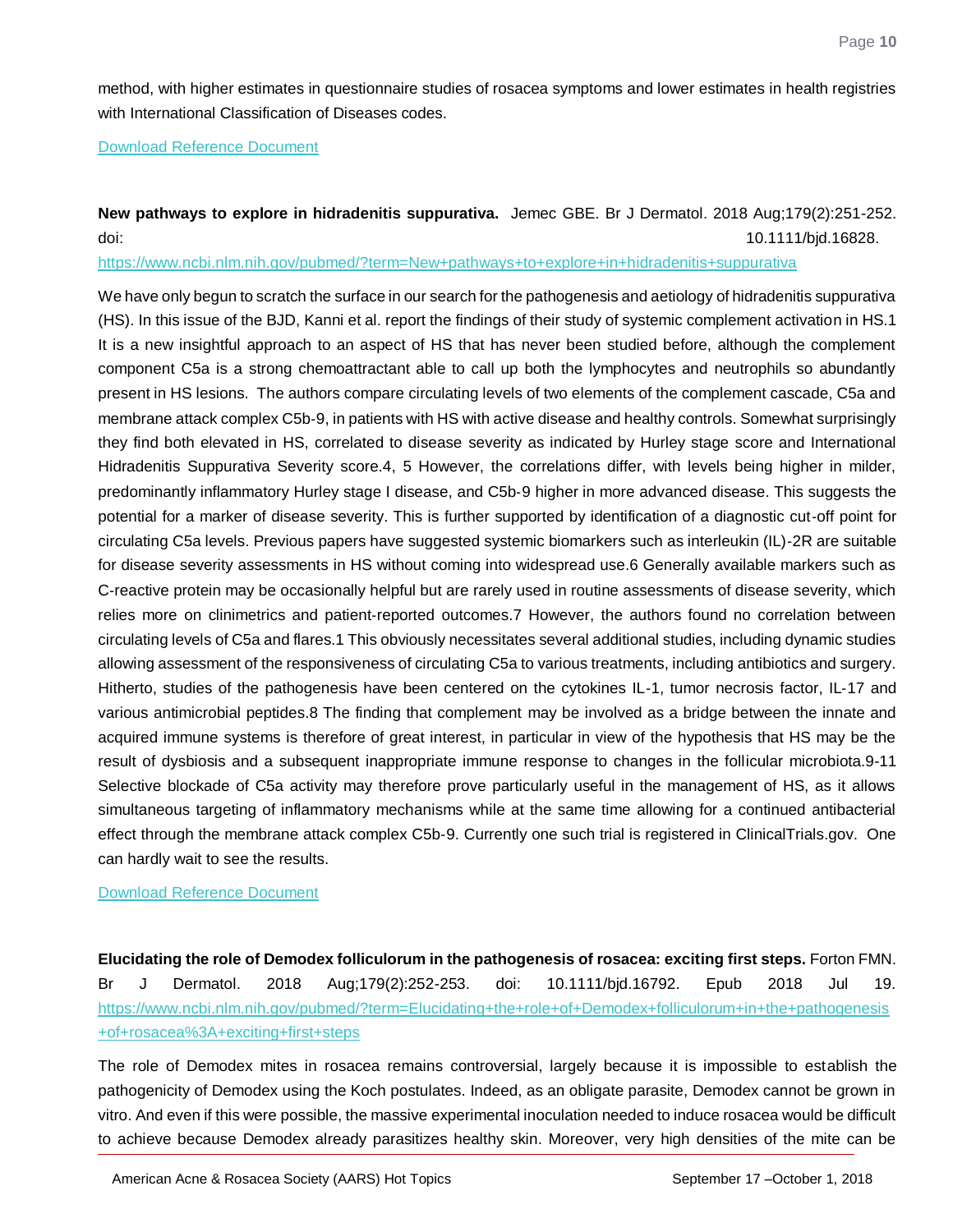present without any significant inflammation (in pityriasis folliculorum). As a result of these challenges, the potential role of Demodex in rosacea has only been explored through observational studies. However, in 2015, Lacey et al. succeeded in circumventing the problem of cultivation by developing a method by which Demodex mites could be collected and kept viable ex vivo: the modified standardized skin surface biopsy. Using this technique, the same group of investigators conducted an experimental study to explore the impact of Demodex on human cells in vitro. The results of this exciting study are reported in this issue of the British Journal of Dermatology. Lacey et al. show that live Demodex mites co‐cultured with human sebocytes downregulate the Toll‐like receptor 2 (TLR2) immune response when present in small numbers, but when increased numbers of Demodex mites are present, a proinflammatory response is activated. The authors thus suggest that, in low numbers in normal skin, Demodex mites may downregulate the host immune TLR signaling pathway to facilitate their survival, whereas increased numbers of Demodex mites may trigger a host immune reaction by activation of the TLR2 pathway, leading to the inflammatory skin changes typical of rosacea. These results thus confirm the hypothesis generated by the observational data, notably that Demodex mites can both suppress and enhance the host immune response. Interestingly, although not specifically examined in this study, the initial immunosuppressive action of the parasite may explain why, in pityriasis folliculorum, the most frequent demodicosis and, in my opinion, the precursor of rosacea, there is almost no inflammatory reaction, despite the presence of numerous mites. Indeed, the skin Demodex density in pityriasis folliculorum is similar to that observed in papulopustular rosacea: using the sum of Demodex densities obtained from two consecutive standardized skin surface biopsies performed at the same site, we observed a mean total Demodex density (Dd) of 285 ± 12 Dd cm−² among 445 patients with pityriasis folliculorum (unpublished data) and 284 ± 17 Dd cm−² among 254 patients with rosacea. The interesting results of the study by Lacey et al. raise many questions. For example, what triggers the switch from the initial immunosuppressive effect to one of immunostimulation in vivo? Does the presence of excessive mites lead some to penetrate the dermis and stimulate the immune response? What are the effects of Demodex folliculorum on other cell types, such as keratinocytes, which are the main cells in contact with the mites inside the follicles, or immune cells present in the dermis? Staphylococcus epidermidis, for example, has anti‐inflammatory actions on keratinocytes, but proinflammatory effects on immune cells. These first experimental results thus pave the way for more research on the role of the Demodex mite in rosacea and demodicosis, which may ultimately lead to better patient management.

#### [Download Reference Document](http://files.constantcontact.com/c2fa20d1101/6b97c7f7-be3a-414d-8d16-7fb9f52a2f8b.pdf)

<span id="page-11-0"></span>**Successful therapy of ocular rosacea with topical ivermectin.** Schaller M, Pietschke K. Br J Dermatol. 2018 Aug;179(2):520-521. doi: 10.1111/bjd.16534. <https://www.ncbi.nlm.nih.gov/pubmed/29527668>

Approximately 75% of patients with cutaneous rosacea also have ocular involvement with blepharitis and meibomian gland dysfunction often presented as chalazia. Clinical symptoms are foreign body sensation, light sensitivity, burning and tearing. The main underlying pathophysiological mechanisms are an inflammatory immune response and an increased density of Demodex mites. In addition, other different triggers may contribute to the pathogenesis of rosacea, more specifically gastrointestinal disorders such as Helicobacter pylori infection and small intestinal bacterial overgrowth. Substantial upregulation in proinflammatory cytokines involved in vasoregulation, along with enlarged, dilated vessels in the upper dermis promote leucocyte infiltration and postcapillary oedema, which can manifest itself even in the eyelids (blepharitis). There are several theories linking the dermatological and ocular manifestations of rosacea. Ocular rosacea should be treated at an early stage to avoid serious complications, such as corneal infiltration, neovascularization, ulcers and scarring. There is no approved treatment with the indication but guidelines suggest an off-label approach consisting of systemic doxycycline 40–100 mg daily for 6–12 months combined with long‐term eyelid margin hygiene and preservative‐free, lipid‐containing eye drops. Additionally, steroid‐, antibiotic‐ or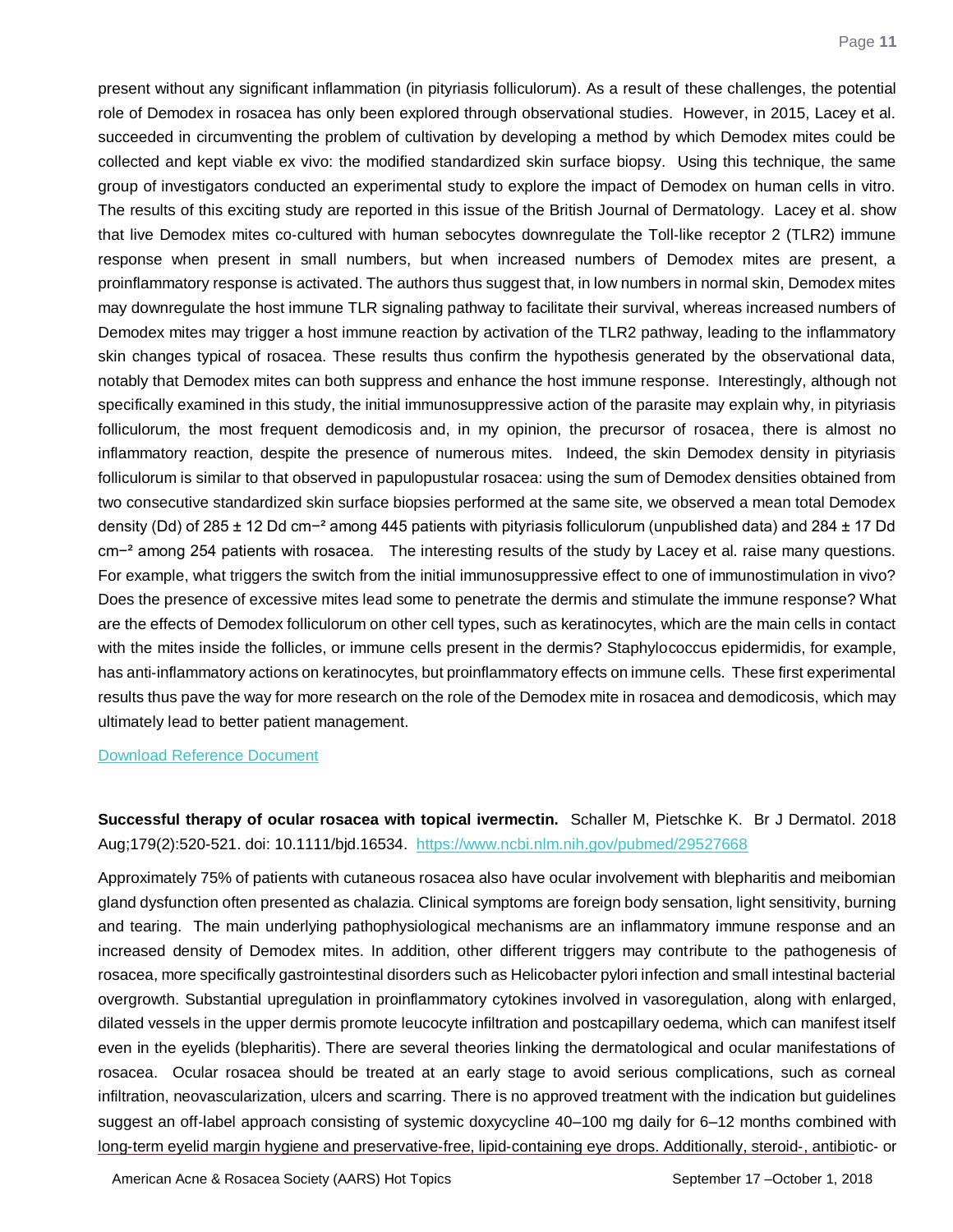ciclosporin A‐containing eye drops have been proposed without any level of evidence, or ciclosporin ophthalmic emulsion for ocular rosacea, with low quality evidence. With further insight into the pathological changes in patients with rosacea, new therapeutic approaches were developed. A dual anti-inflammatory and antiparasitic effect of topical ivermectin cream (Soolantra®, Galderma Laboratories, Fort Worth, TX, U.S.A.) in papulopustular rosacea has recently been demonstrated. A highly significant reduction of Demodex mites and inflammatory genes, in addition to a decrease in protein expression, was observed within 6 weeks of treatment. As both cutaneous and ocular rosacea are associated with elevated counts of Demodex mites and thereby frequently occur concurrently, we sought to evaluate the effect of topical 1% ivermectin in a 50-year-old man with papulopustular rosacea and blepharoconjunctivitis without corneal involvement. Ivermectin 1% cream was used once daily in the evening. The patient was instructed to apply one small pea‐sized (approximately 1 g) amount of cream on the forehead, chin, nose and cheeks (i.e. a total of five pea‐sized amounts). The product was to be spread in a thin film over the entire face. In addition, he was asked to apply one half pea‐sized amount on each closed eyelid and next to the lid edges while carefully avoiding the eyes. An assessment score was used to describe the severity of cutaneous and ocular rosacea. During our study the cutaneous Investigator's Global Assessment (IGA) score improved from 4 (severe) prior to therapy to 2 (moderate) after 14 weeks, while the ocular IGA score decreased from 2 (mild–moderate blepharoconjunctivitis) (Fig. 1a) to 1 (mild blepharitis) (Fig. 1b) during the same time period. At week 35, the skin and ocular IGA were both completely clear (IGA 0) (Fig. 1c) with no visible inflammatory lesions and no symptoms or side‐ effects described by the patient. Follow‐up showed no relapse 20 months after the end of treatment. The Demodex mite count using standardized skin‐surface biopsies prior to therapy was 21 mites per cm2. After 14 and 35 weeks of monotherapy with 1% ivermectin daily no mites could be detected. On immunohistochemical staining, an increase in the intensity of epithelial interleukin (IL)‐8 and Toll‐like receptor (TLR)2 expression was observed at week 14, while LL‐37 expression decreased. At week 35, significant decreases in the intensity of LL37, IL‐8 and TLR2 were detected (not shown). No side‐effects were reported. This case report suggests that the dual anti‐inflammatory and antiparasitic effects of topical ivermectin improve the ocular manifestations of rosacea. Topical ivermectin 1% cream may therefore have the potential to fill the current gap of an effective and well‐tolerated therapy for ocular symptoms of rosacea to be used at an early stage. In our opinion, this offers a well‐tolerated alternative to the current treatment routine of using long‐term topical or high‐dose systemic antibiotics to treat ocular rosacea. Large, randomized, placebo‐controlled studies are now required to confirm these results.

[Download Reference Document](http://files.constantcontact.com/c2fa20d1101/38dc1f33-f25e-4895-b31b-7d0628bcc91e.pdf)

<span id="page-12-0"></span>**Isotretinoin therapy: A retrospective cohort analysis of completion rates and factors associated with nonadherence.** Kazemi T, Sachsman SM, Wilhalme HM, Goh C. J Am Acad Dermatol. 2018 Sep;79(3):571-573. doi: 10.1016/j.jaad.2018.02.032.

[https://www.ncbi.nlm.nih.gov/pubmed/?term=Isotretinoin+therapy%3A+A+retrospective+cohort+analysis+of+comple](https://www.ncbi.nlm.nih.gov/pubmed/?term=Isotretinoin+therapy%3A+A+retrospective+cohort+analysis+of+completion+rates+and+factors+associated+with+nonadherence) [tion+rates+and+factors+associated+with+nonadherence](https://www.ncbi.nlm.nih.gov/pubmed/?term=Isotretinoin+therapy%3A+A+retrospective+cohort+analysis+of+completion+rates+and+factors+associated+with+nonadherence)

Acne medication nonadherence remains a primary cause of treatment failure and is a major challenge dermatologists encounter in treating acne patients. Adherence to isotretinoin therapy is particularly important, given its cumulative dose-dependent mechanism for inducing remission, yet there is limited literature on this topic. Reported adherence rates range 54%-96% for the first course of isotretinoin therapy. Our aim was to examine isotretinoin treatment compliance and explore common reasons for nonadherence. We performed a retrospective chart review of 544 patients prescribed isotretinoin at the University of California Los Angeles Dermatology Clinic during 2010-2015. Institutional Review Board approval was obtained. Exclusion criteria included incomplete medical records or access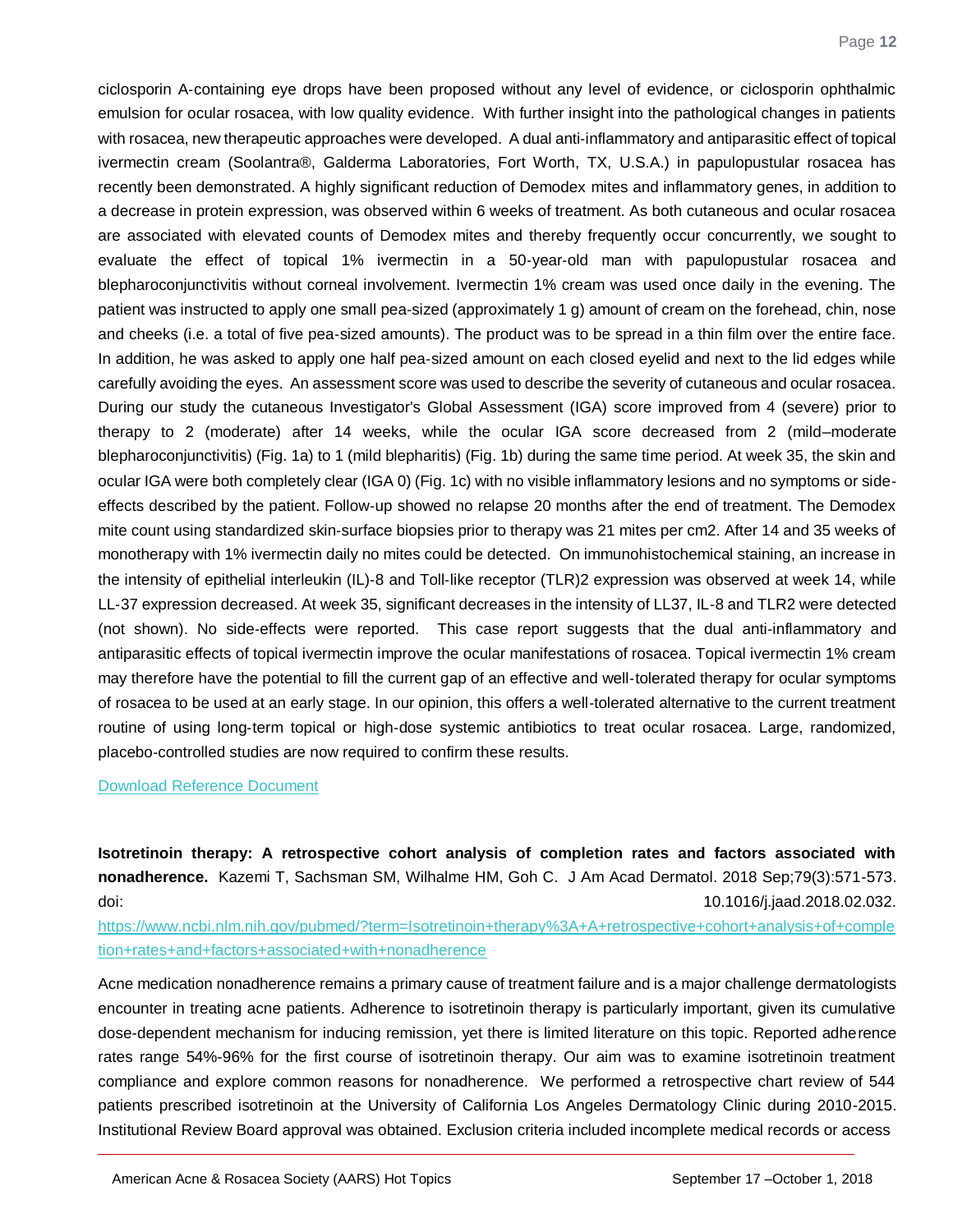restriction, chronic low-dose or alternate therapy, and non–acne diagnosis. Adherence was defined as reaching a cumulative dose of 120-150 mg/kg or completion of therapy as determined by the treating clinician. On the basis of this definition, patients were divided into 1 of 6 major categories: completed, likely completed, lost to follow-up (LTFU), patient-stopped, physician-stopped, or never started. Overall, 458 patients (50.4% female) were included in this analysis. Of these, 53.9% completed therapy, 18.3% likely completed therapy, 15.5% were lost to follow-up, 5.9% stopped due to physician orders, 4.2% self-discontinued, and 3.1% never started therapy. After excluding the never started and physician-stopped groups from the total study population, we found an overall adherence rate of 78.6%, which counted the completed and likely completed groups as adherent and the LTFU and patient-stopped groups as nonadherent. When comparing adherent versus nonadherent patients, we found no statistically significant difference in age, sex, or previous isotretinoin course status. However, when comparing LTFU versus adherent patients, we found that significantly more LTFU patients were male and had ≥1 previous course of isotretinoin ( $P = 0.03$  and  $P = 0$ .04, respectively). Most nonadherent patients did not complete therapy simply by failing to return to the clinic for follow-up appointments; over a third of these patients failed to complete the first follow-up appointment after initiating therapy. Clinical and logistical factors contributed to medication nonadherence. The most commonly cited reason for both physician and self-discontinuation was mood changes. Other reasons for self-discontinuation included travel/moving and unwillingness to reduce alcohol intake. The most commonly documented reason for not initiating therapy was iPLEDGE difficulties. Of the 133 female patients who completed therapy, only 61.7% had a documented 30-day post-therapy pregnancy test. Age and prior treatment status did not have a statistically significant effect on obtaining last pregnancy test. The strengths of this study are the large number of patients prescribed only isotretinoin therapy and characterization and evaluation of different subgroups of nonadherent patients. The study's retrospective nature limited our ability to capture the reason patients were lost to follow-up. On the basis of our findings, we suggest that improved patient screening and education for patients who might be unable to comply with iPLEDGE requirements and close attention to increasing first-month follow-up rates (via telephone and message reminders) might be critical to increasing successful initiation and completion of isotretinoin therapy. Future studies could evaluate adherence rates after implementation of these interventions.

[Download Reference Document](http://files.constantcontact.com/c2fa20d1101/7e20aeb1-46a5-4b3a-bd58-56cac283bee5.pdf)

## **Patient Counseling/Communication**

<span id="page-13-0"></span>**Female type of adult acne: Physiological and psychological considerations and management.** Dreno B, Bagatin E, Blume-Peytavi U, et al. J Dtsch Dermatol Ges. 2018 Sep 24. doi: 10.1111/ddg.13664 [Epub ahead of print.] [https://www.ncbi.nlm.nih.gov/pubmed/?term=Female+type+of+adult+acne%3A+Physiological+and+psychological+c](https://www.ncbi.nlm.nih.gov/pubmed/?term=Female+type+of+adult+acne%3A+Physiological+and+psychological+considerations) [onsiderations](https://www.ncbi.nlm.nih.gov/pubmed/?term=Female+type+of+adult+acne%3A+Physiological+and+psychological+considerations)

Today we see more cases of acne after adolescence, with a greater prevalence in females than males. Adult female acne has a distinct clinical presentation and is associated with a number of specific pathophysiological features and gender-specific triggers. The psychological impact of acne is generally significant and largely underestimated; stress during professional and private life, anxiety and sleep quality, in particular, have a reciprocal relationship with disease susceptibility and severity. It is essential to compare with males. Acne in females often causes greater distress in adults than in adolescents. The impact of disease may therefore be greater for female patients, triggering higher levels of psychosocial anguish and increasing the likelihood of sequelae such as skin picking and the risks of cutaneous superinfection, scarring and PIH and acne recurrence. The management of adult female acne should encompass not just medical treatment of the symptoms, but also a comprehensive, holistic approach to the patient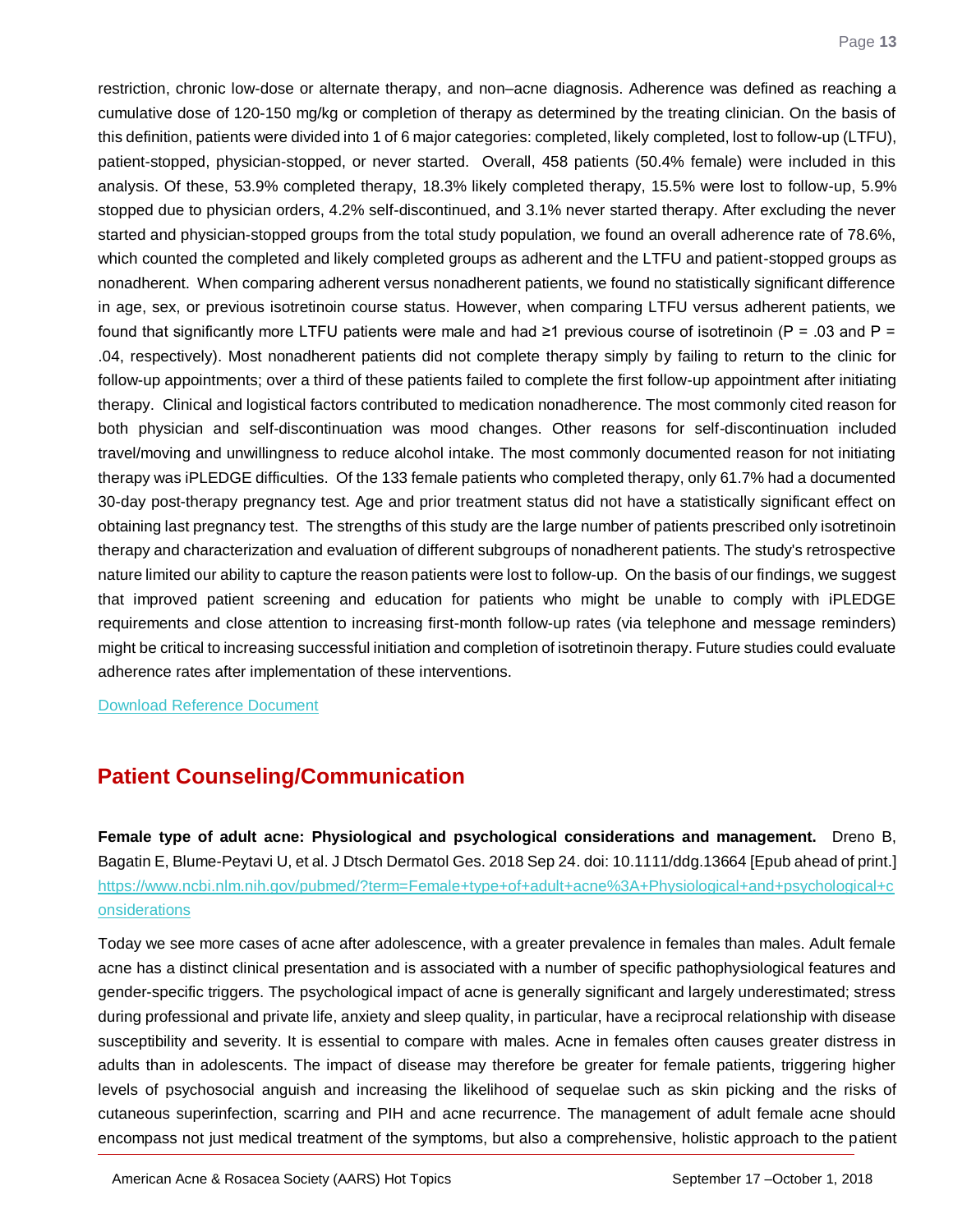as a whole, her individual lifestyle factors and the impact of acne on her quality of life. Future management of this disease should aim to improve patient adherence to therapy and to develop validated outcomes of treatment regarding overall skin appearance and quality of life.

### <span id="page-14-0"></span>**Make patient-centered work in practice**. Whitney J. Palmer. Dermatology Times. August 8, 2018. Volume: 39Issue: No. 8. <http://www.dermatologytimes.com/patient-relations/make-patient-centered-work-practice>

For Elizabeth Kiracofe, M.D., the patient-centered care focus started with retinoid cream. "When I opened my practice and started seeing patients, many of them said they had stopped using topical retinoids because they were allergic," she said. "I discovered they really meant they were developing retinoid dermatitis from the medicine, and they needed more guidance on how to use the creams." That's when the board-certified dermatologist with Illinois Dermatology Institute in Chicago began designing her practice around giving patients not only the best dermatology care possible, specifically with acne, but also providing education about their conditions and the medications used for management. Ensuring your patients know what you're doing and why is critical to protocol adherence regardless of what condition you're treating, she said. "If you don't give them an understanding of why the program you've created together makes sense specifically for them, they're not going to do it," Dr. Kiracofe said. "The main trouble happens when patients receive plans that don't match their lifestyle. They just can't do it." But, while this patient-centered focus works well for the individuals you treat, what does it mean for your practice? According to Dr. Kiracofe, it's changed the way she structures appointments and how she asks her staff to operate. Planning the office visit: At the outset, Dr. Kiracofe said, she plans for longer first-time appointments. Most follow-up visits can last approximately 5-to-7 minutes, but initial consultations now run nearly 20 minutes. That time is devoted to learning as much about the patient's condition as possible, as well as what he or she is doing to handle it. For these appointments, she said she asks new patients to bring in all products they're using — face washes, creams, and products from any skin care line. It's an opportunity to assess their tactics and involve them in designing a new treatment plan. "Your patients are obviously trying to fix the problem, but they're in your office because they haven't been able to," she said. "Salvage what you can from what they've been doing, and augment it." Additionally, if possible, Dr. Kiracofe recommended creating a checklist to set your patients up for success. For example, to avoid any confusion, she gives patients a handout filled in with treatment details, specifically what medications are to be used in the morning and at night. "Basically, I fill in what I want them to do when and highlight specific education information that is pertinent to each individual," she said. She also has pre-packaged samples of medication she prescribes frequently available so patients leave the office armed with medicine needed to immediately begin treating their condition. Training staff: Because a patient-centered focus takes more time, it's unlikely you'll be able to handle everything yourself. Instead, Dr. Kiracofe recommended training your staff to educate patients on how best to use their medications, especially if it's a new prescription. Once your portion of the patient visit is complete, have a medical assistant show the patient what amount of medicine to use and how to apply it. "Nine times out of ten, a patient will want to put on too much or too little medication," she said. "Watch them. Show them what to do. That way, they understand when they get home how much medication they'll really need to use." Giving a medical assistant this responsibility can help teach your patients how to effectively manage their conditions and free you up to stay on schedule with your patient rotation. With their help other patients won't wait too long for their time with you. Your staff can also improve the electronic heath record by carefully entering your notes into the system. Highlighting any changes in medication or regimen specifics can help you keep track of how a patient's condition changes over time and monitor whether he or she has followed the prescribed protocol properly. "It creates 60 seconds of work for medical assistants to enter data, but it makes it so much easier when the patient returns," she said. "There's no question of what the patient and you decided. You can see what was altered at a glance." Digital tools: But, as important as the personal touch is in patient-centered care, creating a workflow and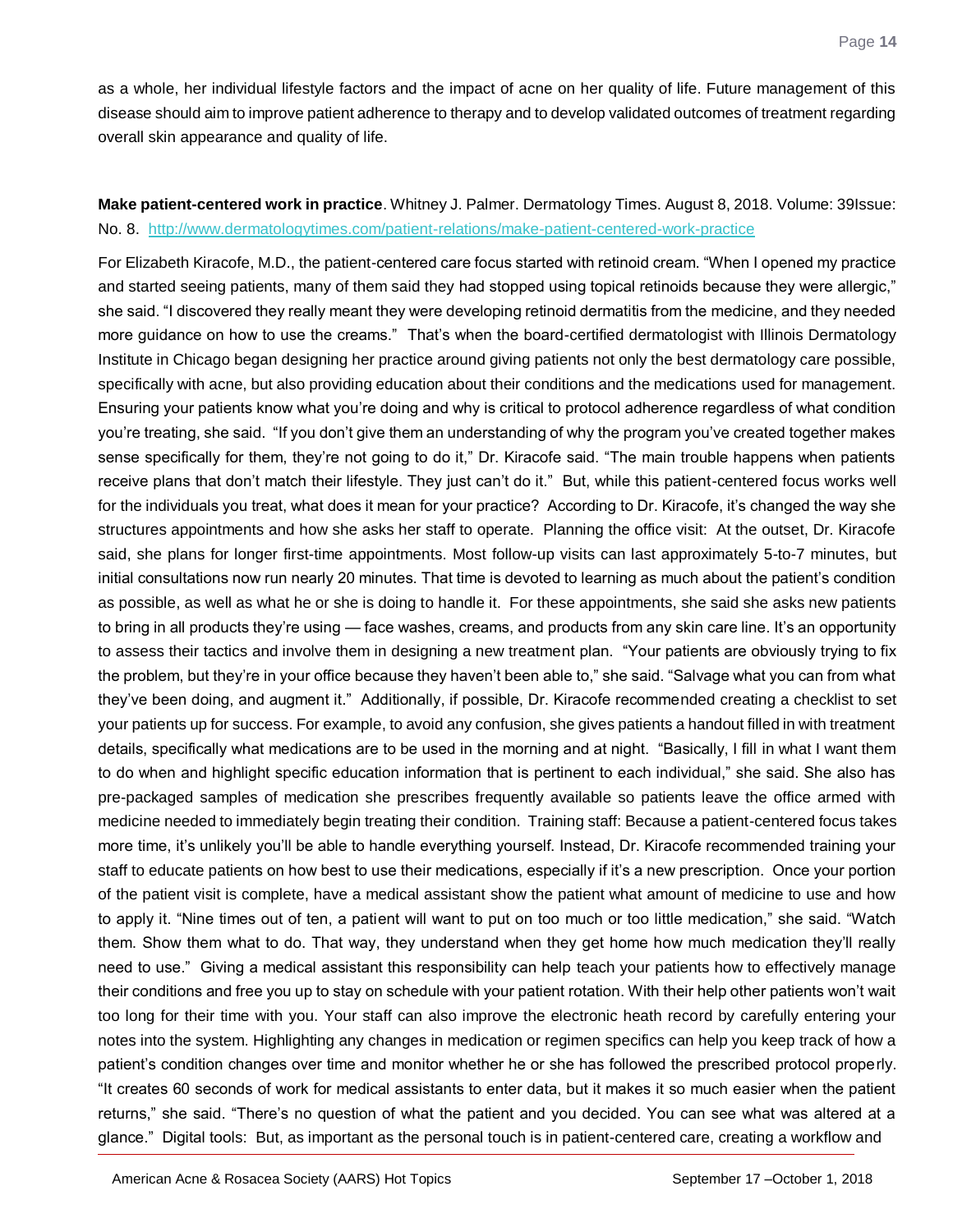practice management system in today's healthcare environment requires more arrows in the quiver. Scottish company StormID is taking a more technological approach by launching digital tools that could make it easier for patients to contact their dermatologists, according to Paul McGinness, StormID Director. Long appointment wait times could become less common. Through its Virtual Consultation and Primary Care Triage App, the company hopes to limit how frequently patients return for face-to-face visits, as well as help general practitioners determine the best options for patients with skin conditions. As part of a virtual consultation, patients will likely be able to side-step an in-person appointment by sharing personal health data via a secure connection with their dermatologist. A Patient Mobile App feature will also allow for picture uploads of skin conditions. The goal is limiting wait time for patients to contact their provider, freeing up office visits for new or more complicated patients. A second app — the Primary Care Triage App — is set to offer clinical decision support to primary care providers who require assistance in determining the next steps for treating patients with emergent skin conditions. By uploading images and submitting them to an artificial intelligence database, general practitioners could retrieve a likely diagnosis and guidance for how to best advise patients. Whether you opt for the personal approach, digital approach, or combination of the two, Dr. Kiracofe said, the patient-centered care focus can be valuable. "I get a lot more out of my patient visits. They're more engaged in their care, and they're more excited because they start doing better," she said. "They're more up front with me about what they're doing, and I feel like I have real time with them."

## <span id="page-15-0"></span>**Developing sensitivity to the psychological burden associated with skin conditions: a call for training**. Montgomery K, Thompson AR. Br J Dermatol. 2018 Aug;179(2):237-238. doi: 10.1111/bjd.16817. [https://www.ncbi.nlm.nih.gov/pubmed/?term=Developing+sensitivity+to+the+psychological+burden+associated+wit](https://www.ncbi.nlm.nih.gov/pubmed/?term=Developing+sensitivity+to+the+psychological+burden+associated+with+skin+conditions%3A+a+call+for+training) [h+skin+conditions%3A+a+call+for+training](https://www.ncbi.nlm.nih.gov/pubmed/?term=Developing+sensitivity+to+the+psychological+burden+associated+with+skin+conditions%3A+a+call+for+training)

Considering the range of physical, social and emotional consequences that can arise as a result of living with a skin condition it is unsurprising that dermatology patients report higher levels of anxiety and depression than the general population. With the objective severity of skin conditions not providing an accurate picture of psychological distress, and psychological morbidity being strongly associated with poorer quality of life, it is disappointing that access to psychological treatment remains limited.3 While efforts have been made to increase access to psychological therapies there is a critical task that needs to take place within the dermatology clinics before patients can begin to consider the options of support, namely, the identification of psychological distress. While interest in 'psychodermatology' has grown exponentially in recent years, studies have shown that despite a significant number of dermatology patients experiencing psychological distress, this is not identified in routine clinical practice. Indeed, in the current issue of the BJD Dalgard et al. present the findings of a cross‐sectional multicentre European study which highlights that dermatologists in Europe significantly underestimate levels of anxiety and depression. An analysis of 3635 consultations found that the agreement between patients and dermatologists was poor to fair, with dermatologists failing to identify depression and/or anxiety in over half their patients (56% depression and 64·4% anxiety). The underestimation of depression and anxiety was particularly evident in patients with chronic conditions (e.g. hand eczema and psoriasis). Dalgard et al. conclude that further training for dermatologists is needed to increase the likelihood that patient distress will be identified and treated. These findings are sadly not new, and lend weight to an earlier study of patients with psoriasis, in which the level of agreement between patient‐reported and clinician‐reported anxiety and depression was low (kappa statistic 0·24 and 0·26, respectively). In addition, when distress was actually identified in patients with psoriasis they were rarely offered appropriate psychological treatment. Further, a number of qualitative studies have indicated that some patients report that distress and stigma associated with their skin condition is not acknowledged by clinicians. On a positive note, good concordance between patients and clinicians has been reported on quality of life measures in some studies; however, this concordance is related to functional